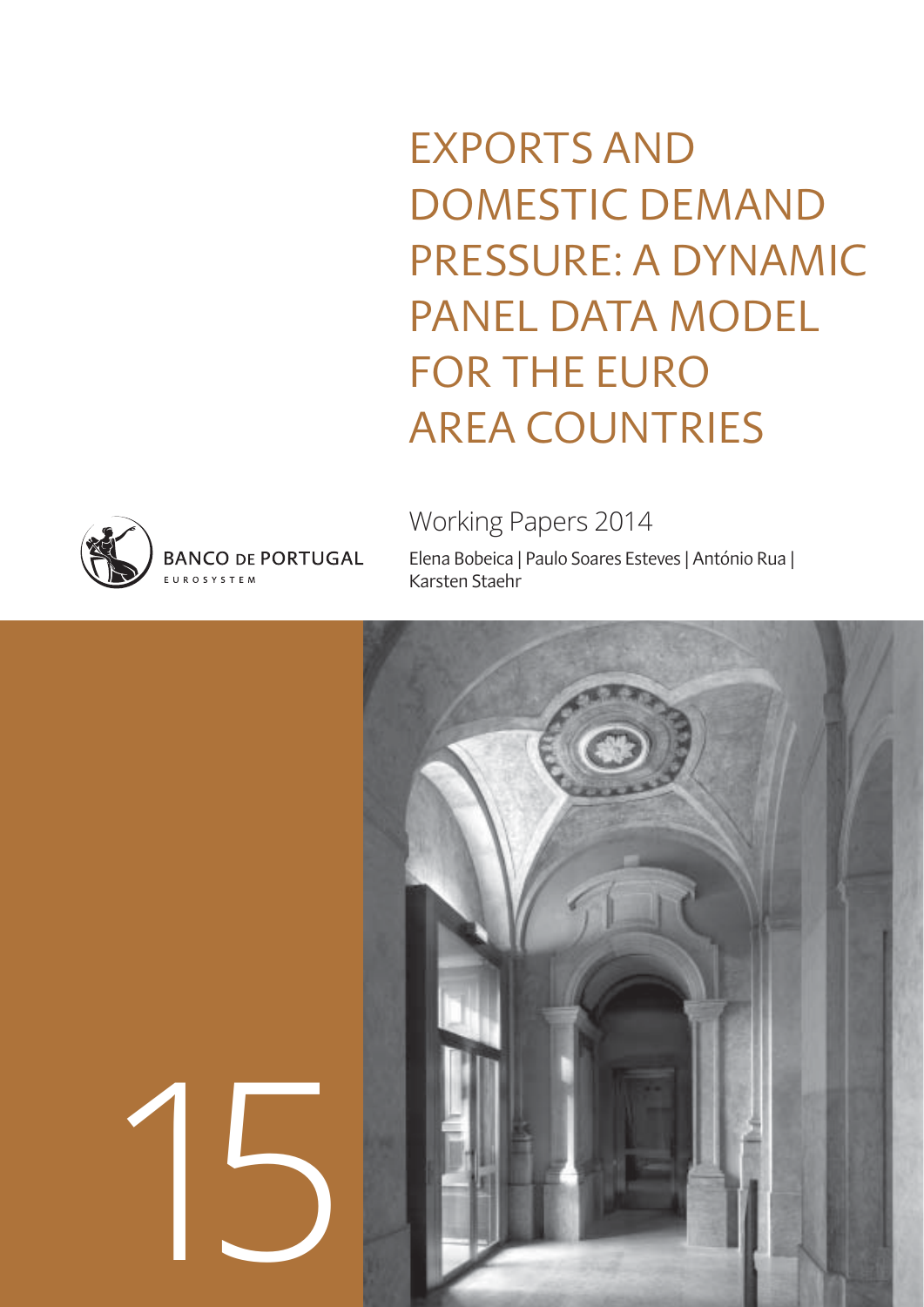# 15

# EXPORTS AND DOMESTIC DEMAND PRESSURE: A DYNAMIC PANEL DATA MODEL FOR THE EURO AREA COUNTRIES

Working Papers 2014

Elena Bobeica | Paulo Soares Esteves | António Rua | Karsten Staehr

October 2014 The analyses, opinions and findings of these papers represent the views of the authors, they are not necessarily those of the Banco de Portugal or the Eurosystem

Please address correspondence to Banco de Portugal, Economics and Research Department Av. Almirante Reis 71, 1150-012 Lisboa, Portugal T +351 213 130 000 | estudos@bportugal.pt



Lisbon, 2014 **•** www.bportugal.pt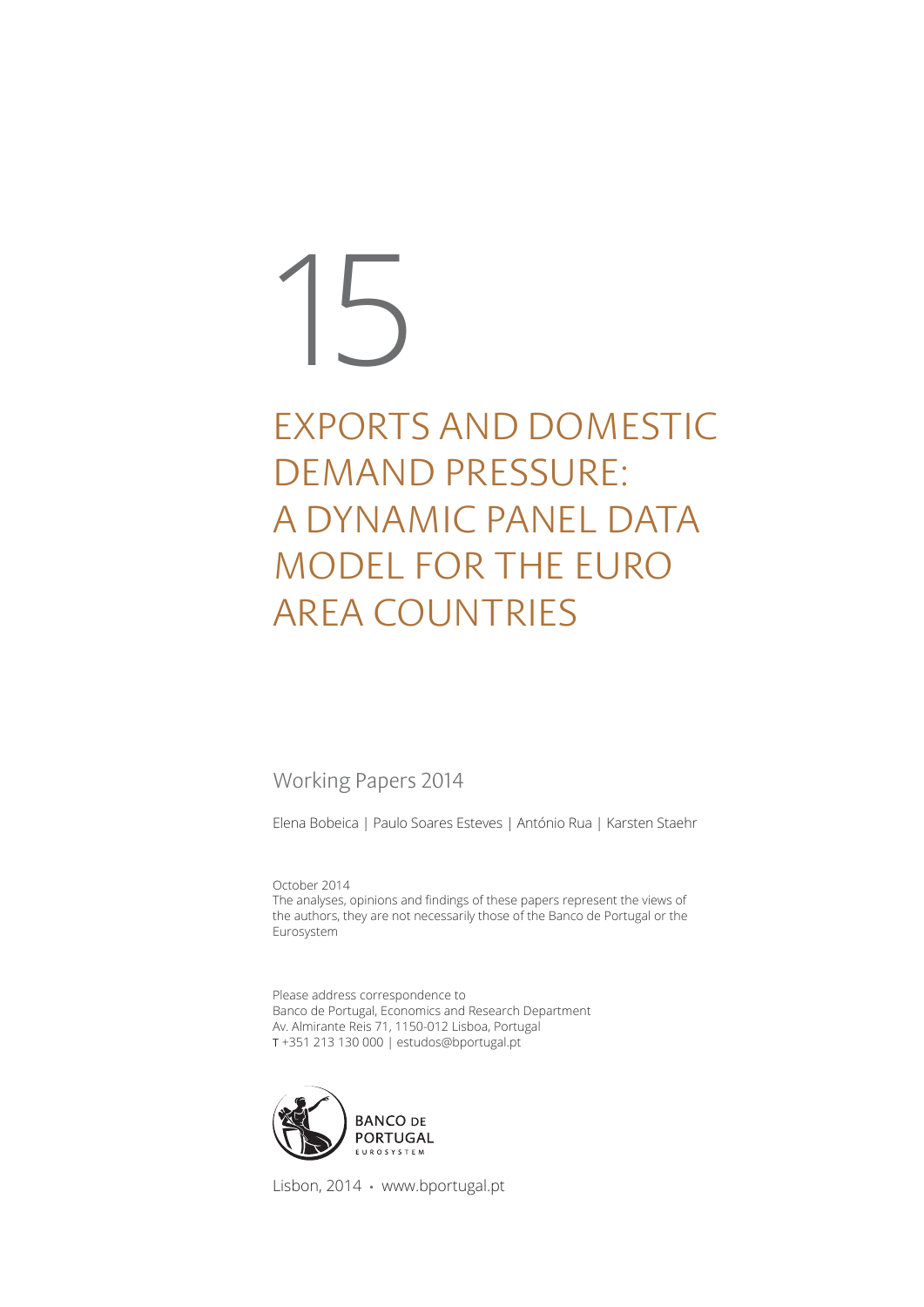WORKING PAPERS | Lisbon 2014 **•** Banco de Portugal Av. Almirante Reis, 71 | 1150-012 Lisboa **•** www.bportugal.pt **•**  Edition Economics and Research Department **•** ISBN 978-989-678-303-7(online) **•** ISSN 2182-0422 (online)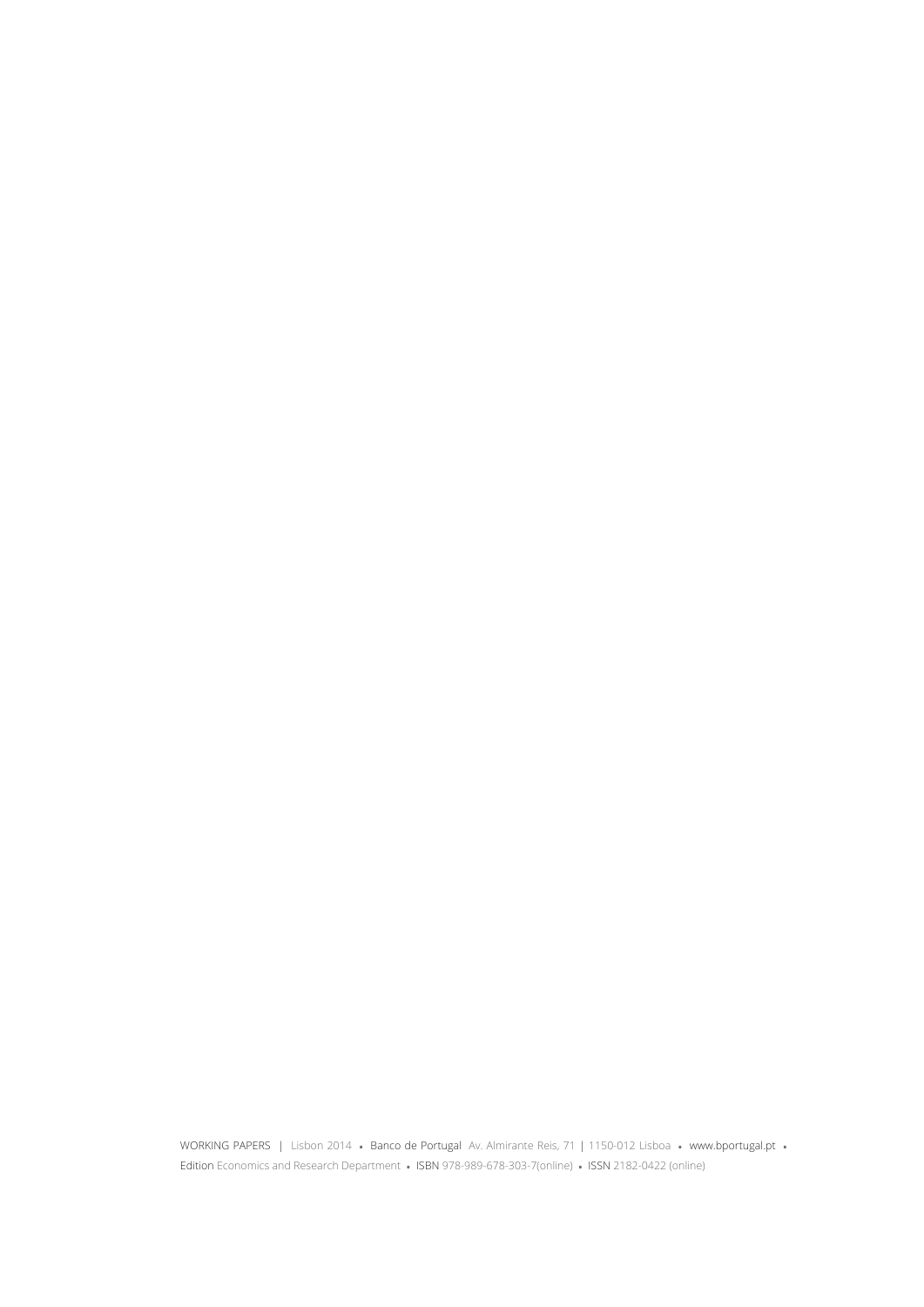## Exports and domestic demand pressure: a dynamic panel data model for the euro area countries<sup>\*</sup>

Elena Bobeica<sup>†</sup> Paulo Soares Esteves<sup>‡</sup> António Rua<sup>§</sup> Karsten Staehr<sup>¶</sup>

### Abstract

The paper investigates the link between domestic demand pressure and exports by considering an error correction dynamic panel model for eleven euro area countries over the last two decades. The results suggest that there is a statistically significant substitution effect between domestic and foreign sales. Furthermore, this relationship appears to be asymmetric, as the link is much stronger when domestic demand falls than when it increases. Weakness in the domestic market translates into increased efforts to serve markets abroad, but, conversely, during times of boom, exports are not negatively affected by increasing domestic sales. This reorientation towards foreign markets was particularly important during the crisis period, and thus could represent a new adjustment channel to strong negative domestic shocks. The results have important policy implications, as this substitution effect between domestic and external markets might allow the euro area countries under stress to improve their trade outcomes with a relatively small downward pressure on domestic prices.

Keywords: Exports; Domestic Demand Pressure; Asymmetry. JEL classification: C22, C50, F10.

<sup>\*</sup>The authors would like to thank the participants in the Competitiveness Research Network meeting held at the European Central Bank in July 2014, where a preliminary version of the paper was presented.

<sup>†</sup>European Central Bank. Email: elena.bobeica@ecb.int

<sup>‡</sup>Office of the Governor, Banco de Portugal, R. do Comércio, no. 148, 1100-150 Lisboa, Portugal. Email: pmesteves@bportugal.pt

 ${}^{8}$ Economic Research Department, Banco de Portugal, Av. Almirante Reis no 71, 1150-012 Lisboa, Portugal. Nova School of Business and Economics, Universidade Nova de Lisboa, Lisboa, Portugal. Email: antonio.rua@bportugal.pt

"Tallinn University of Technology and Eesti Pank, Estonia pst. 13, 15095 Tallinn, Estonia. Email: karsten.staehr@eestipank.ee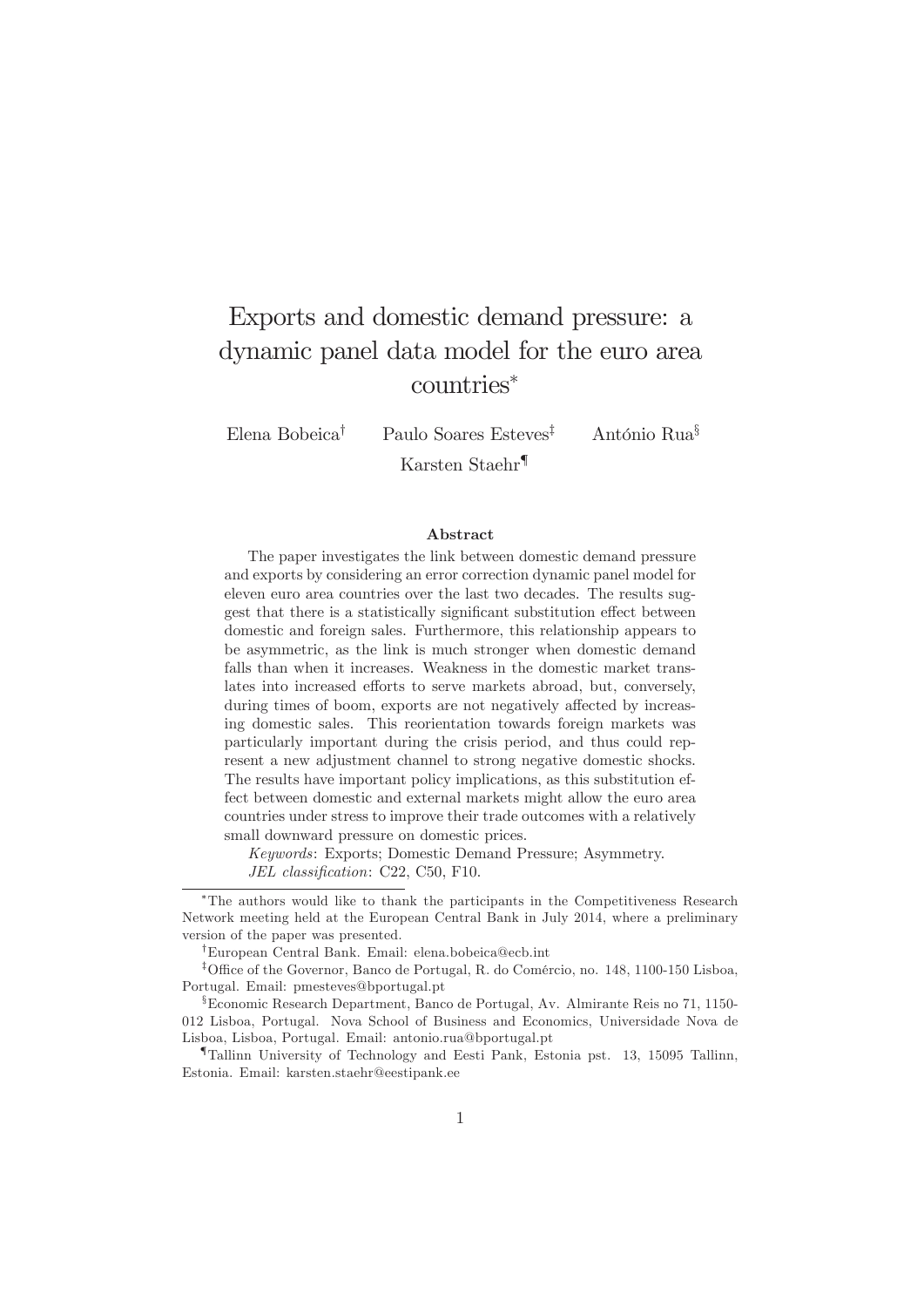### 1 Introduction

Export growth is often considered to be an important gauge of macroeconomic performance, contributing to a sustainable economic growth and job creation. In the European context, the importance of export dynamics has been reinforced after the outbreak of the global economic and financial crisis and the deep downturns experienced by many European countries. For several countries, exports have been the key driving force to exit the crisis, but the policy focus has mostly been on price or cost competitiveness and how to improve it, whereas other factors affecting external performance have largely been ignored (Hall, 2012).

Numerous studies find that the standard determinants of exports, such as external demand and cost or price competitiveness, do not fully explain exports developments (ECB, 2013; IMF, 2013). Moreover, the estimated coefficients of price competitiveness measures tend to be relatively small, which translates into a slow adjustment of export volumes to relative price developments, which is particularly relevant for countries within a monetary union without the flexible exchange rate as an available policy instrument. These findings suggest that other factors might play a role for export performance, such as supply-side determinants related with the stronger than ever decline in domestic demand. This paper focuses on the linkages between domestic demand pressures and the evolution of exports in the euro area countries.

From a policy perspective, it is important to understand whether there is an additional channel which links domestic business cycle developments to export performance and whether this effect is a new endogenous adjustment mechanism created during the crisis, in the absence of nominal exchange rate flexibility and given the substantial compression of domestic demand across euro area countries. A possible substitution effect between domestic and foreign sales has been discussed in more policy-oriented studies in the context of assessing the success of the macroeconomic adjustment programs in the euro area countries that came under stress during the recent crisis (Pisani-Ferry et al., 2013; Gros et al., 2014).

From a theoretical point of view, the nature of the relationship between domestic demand and exports is not straightforward, as there are arguments for both a negative substitution effect and a positive complementary one. Nevertheless, under production capacity constraints, there will generally be a trade-off between sales to different markets and this induces a negative re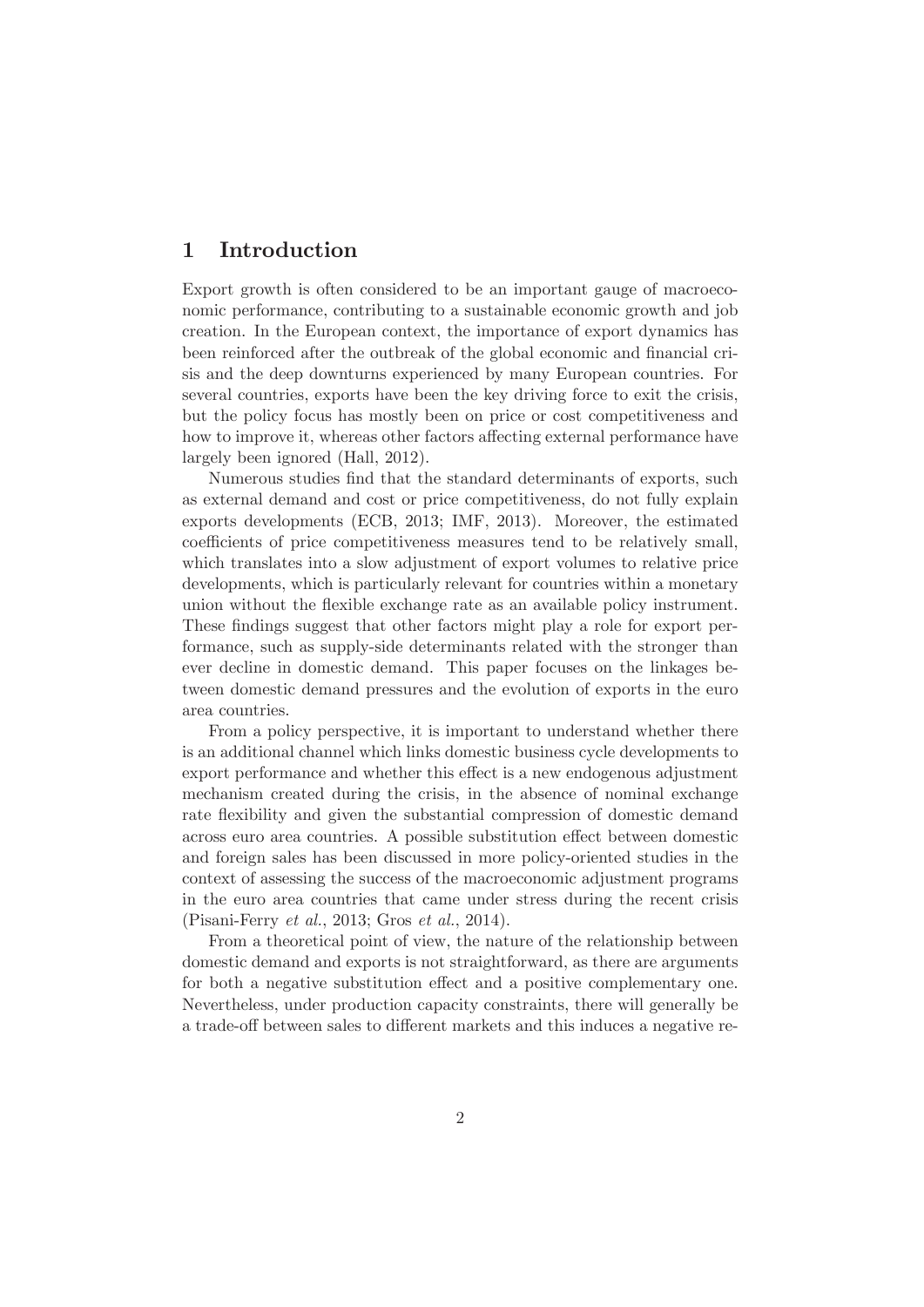lationship between sales to the external and domestic markets.<sup>1</sup> Resorting to a Melitz (2003) type model of international trade with demand uncertainty in which firms face market-specific shocks and short-run convex costs of production, it can be shown that firms react to a shock in one market by adjusting their sales in the other market (see, for example, Vannoorenberghe, 2012). It follows that exports may be a negative function of domestic sales, but also that the effect may be state-dependent and particularly pronounced in situations with very low capacity utilisation.

In fact, the relationship between domestic demand and exports may be asymmetric. In the presence of uncertainty and sunk costs to enter in the foreign market, the decision to start or stop exporting can be studied following the literature on investment under uncertainty (see, for example, Impullitti et al., 2012). Firms try to substitute between domestic and foreign sales during periods of economic stress, being more willing to pay the sunk  $\cot$  for entering a new market and/or shifting part of its output abroad, the so-called survival-driven exports. Firms will often choose not to cease exporting when foreign markets become relatively less profitable, as they would have to repay the sunk cost when the export market becomes more promising. Thus, in times of weak internal demand, firms might try to gain export market share, but in a subsequent boom they will continue serving the foreign markets. Such nonlinearity is important to evaluate the persistence over time of this effect on exports.

The empirical literature on this issue comprises both microeconometric and macroeconometric studies. The link between domestic demand and export sales is ultimately determined by firm behavior and their sales to different markets. Several recent microeconometric studies provide evidence of a negative relationship between domestic and external sales (see for example Vannoorenberghe (2012) for French firms and Altomonte, Sono and Vandenbussche (2013) for a dataset covering four European countries, namely France, Germany, Italy and UK). In addition, there is empirical evidence supporting the idea of a noteworthy persistence in the firm export status, suggesting an asymmetric reaction of exports to domestic demand (see for example Bernard and Wagner (2001) for German firms).

This paper investigates the relationship between domestic demand and exports from a macroeconomic perspective, building on the seminal paper of Ball *et al.* (1966) for the case of UK. In particular, the global financial crisis and its knock-on effects in Europe have recently rekindled the interest

<sup>&</sup>lt;sup>1</sup>See Esteves and Rua (2013) for a survey concerning the theoretical and empirical literature in the field.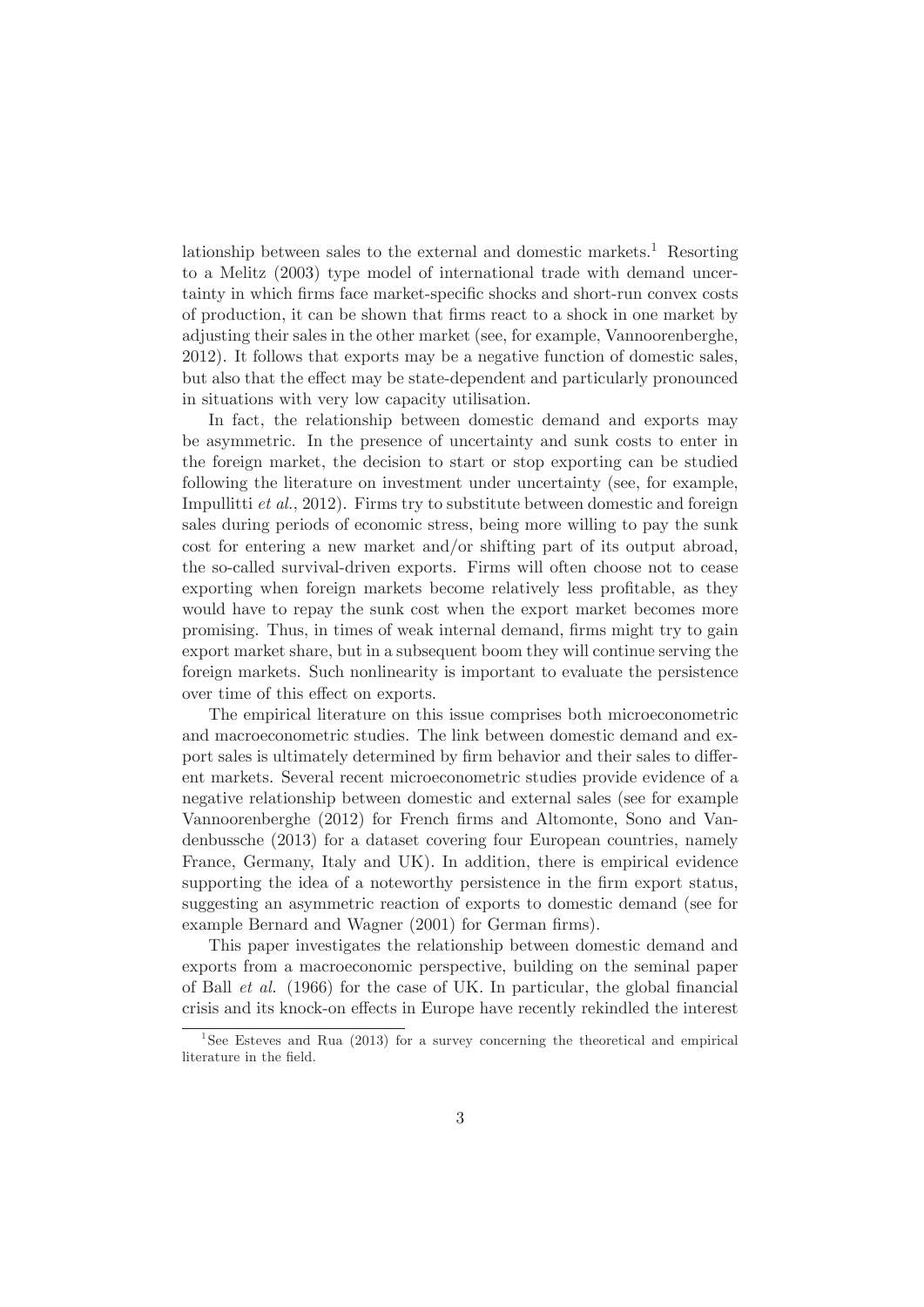in the effects of domestic demand on exports at the macroeconomic level. Esteves and Rua (2013) present evidence for the Portuguese economy using quarterly data for the last three decades and find that there is a negative relationship between domestic demand and exports, but also that the effect is stronger when domestic demand is declining than when it is increasing.

Belke *et al.*  $(2013)$  investigate the relationship between domestic conditions and exports for several individual euro area countries, namely Spain, Portugal, Italy, France, Ireland and Greece. Using a non-linear smooth transition regression model, they find for Spain, Portugal and Italy a strong substitution effect between domestic demand and exports in periods where the deviations from average capacity utilization are large independent of their signal. A less strong substitution effect is found for Ireland and Greece during business cycle troughs, whereas during normal times and booms domestic and foreign sales appear to be complementary. For France, the evidence for this substitution effect is weak.

This paper extends the related literature in several directions. First, the paper aims to assess the extent to which the substitution effect between domestic sales and exports identified so far for a limited set of countries is a general feature in euro area economies. To this purpose, export market shares equations are estimated on a quarterly panel dataset comprising eleven euro area countries from the mid-1990s and until the third quarter of 2013. The explanatory variables include fixed effects, the lagged dependent variable, measures of price or cost competitiveness and domestic demand. Second, the paper investigates the role of this effect during the current finan- $\alpha$  cial crisis. Following the theoretical discussion on the link between domestic demand and exports, we also assess whether this effect is state dependent, i.e. depending on whether domestic demand expands or contracts.

The remaining of the paper is organized as follows. Section 2 describes the considered dynamic panel data model. Section 3 provides a description of the dataset covering the period from  $1995Q1$  up to  $2013Q3$  for the eleven euro area countries as of January 1999. Section 4 discusses the results pointing to a negative relationship between domestic demand and exports in times of declining internal demand. Section 5 tries to explore the relevance of this effect during the latest economic and financial crisis. Finally, Section  $6$  concludes.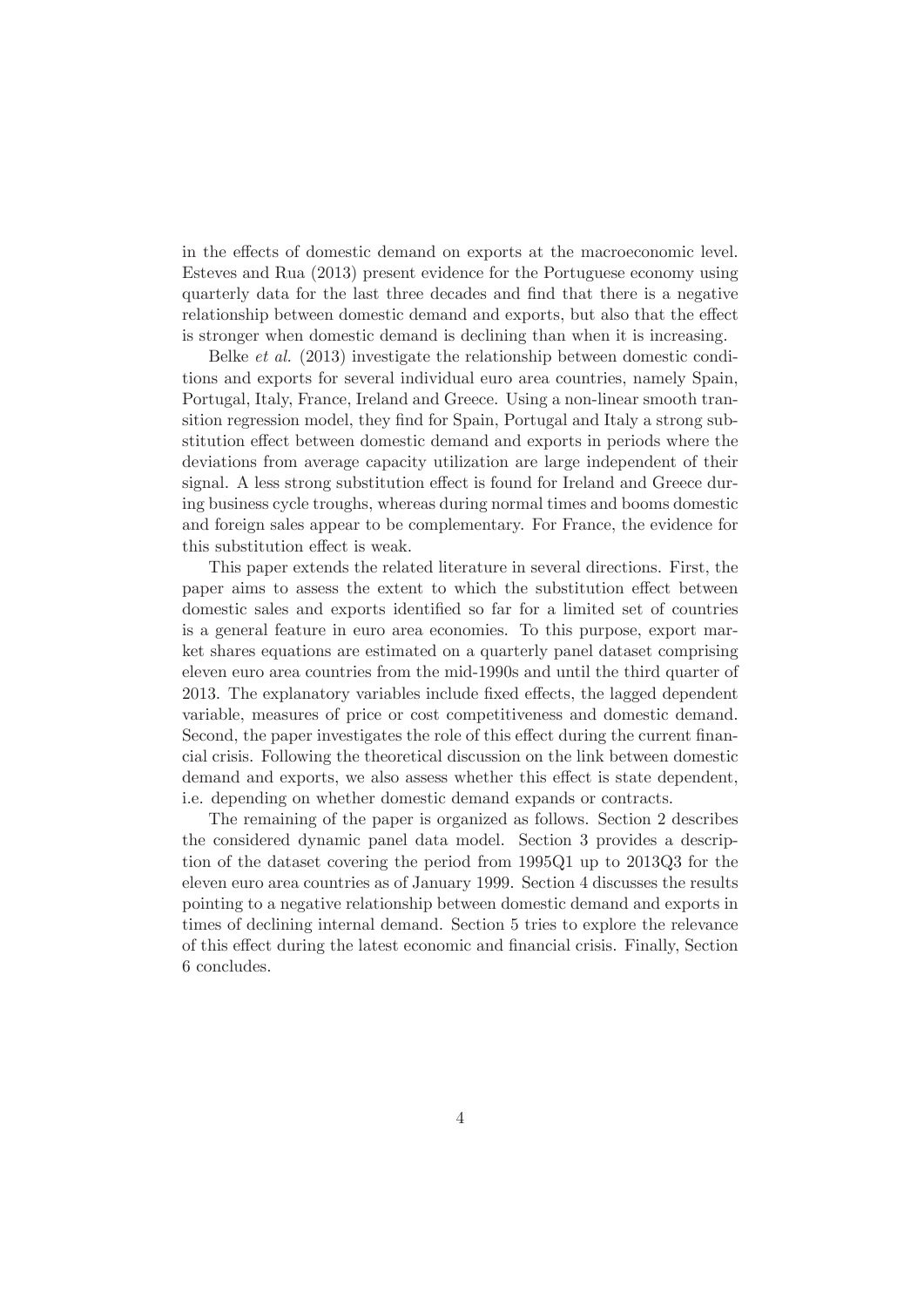### 2 A dynamic panel data model for the euro area countries

We model both short and long run determinants of export volumes by considering a dynamic panel error correction model.

As standard in the literature, and not rejected also by the data in our case, we assume a unit coefficient for the foreign demand. Hence, the focus is on the export market share performance, *i.e.* the difference between the export volumes of goods and services  $(X_t)$  and the foreign demand measured by the imports of goods of the main trade partners  $(D_t^*)$ . For the long-run dynamics, we consider a price/cost competitiveness indicator  $(E_t)$  (defined such as an increase represents an appreciation) whereas for the short-run behavior, we allow for lags of both the dependent variable and the price/cost competitiveness indicator as well as for lagged effects of domestic demand  $(DD_t)$  (see Esteves and Rua, 2013).

The considered general dynamic panel data model with an error correction mechanism is given by the following

$$
\Delta X_{t,i} - \Delta D_{t,i}^{*} = \alpha_{i} + \sum_{j=1}^{J} \beta_{j} \left( \Delta X_{t-j,i} - \Delta D_{t-j,i}^{*} \right) + \sum_{l=1}^{L} \gamma_{l} \Delta E_{t-l,i} + \sum_{s=1}^{S} \omega_{s} \Delta D D_{t-s,i} + \theta \left( X_{t-1,i} - D_{t-1,i}^{*} \right) + \lambda E_{t-1,i} + Trend
$$
\n(1)

where  $\theta$  reflects the speed of adjustment to long-run equilibrium and subscript  $i$  denotes the country.

Following the approach in some related studies, a time trend  $(Trend)$ was also included in the long run relationship. Fagan  $et\ al.$  (2001, 2005) included a deterministic trend in order to ensure a cointegrating relationship between the exports market share and the real exchange rate when developing the well-known Euro Area Wide model of the ECB. Similarly, Allard (2009) estimates error correction models characterizing export dynamics of Central European countries and a time trend was also found significant. Di Mauro and Forster (2008) refer to the statistical significance of a negative time trend to explain euro area exports performance since 1999, which may reflect the global integration of China. Overall, such a deterministic variable can capture the long-run effects of the so-called non-price competitiveness factors. All variables except the trend are expressed in logs.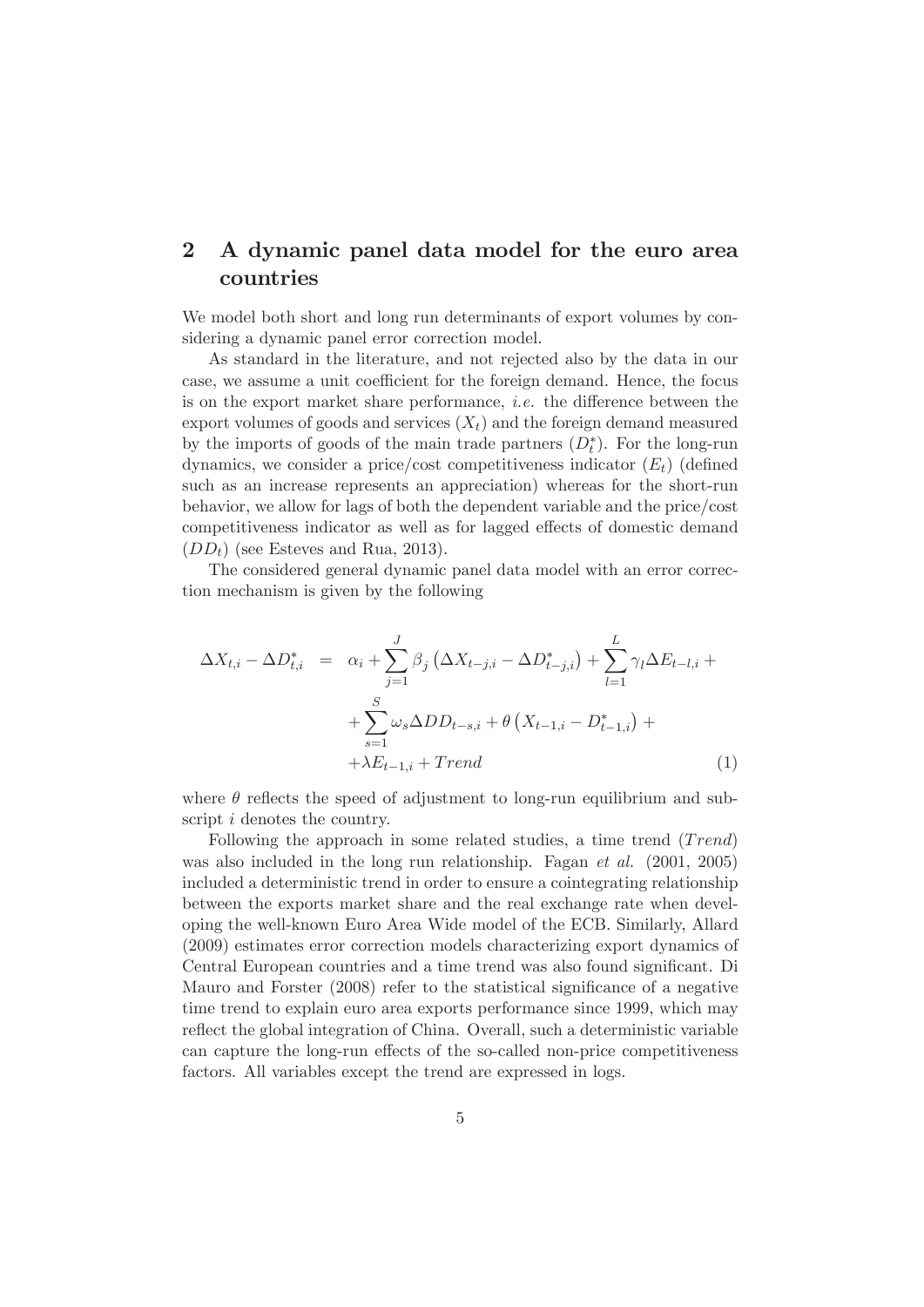### 3 Dataset

We consider all the euro area countries as of 1999, namely Germany, France, Italy, Spain, Netherlands, Belgium, Austria, Finland, Portugal, Ireland and Luxembourg. The data spans over the period starting in the first quarter of 1995 up to the third quarter of 2013 and is provided by Eurostat and by the ECB.

Exports are measured in terms of volumes and refer to both goods and services. The foreign demand is constructed as a geometric average of the import volumes of the main trading partners, where the weights correspond to the export shares of the euro area to the respective trading partner countries, as discussed in Hubrich and Karlsson (2010). The price and cost competitiveness indicators are the ECB Harmonized Competitiveness Indicators, which are comparable measures across countries of the real effective exchange rate computed using the following deflators: GDP deflator (GDP), consumer price index  $(CPI)$  and unit labor cost in total economy  $(ULCT)$ . The real effective exchange rate measures are computed vis-à-vis 37 euro area and non-euro area countries using weights based on trade in manufactured goods. The domestic demand measure refers to the final demand including stocks, working day and seasonally adjusted.

Tests for identifying the order of integration were performed both for individual series and within a panel framework. The findings suggest that the real variables are  $I(1)$ , whereas the presence of a unit root is not so straightforward in the case of the relative price/cost measures. However, following Dieppe and Warmedinger (2007), we assume that these variables are  $I(1)$  and suitable for cointegration analysis.

### 4 Results

The choice of the lag structure was determined using a general to specific approach, having as a starting point a specification comprising four lags of each variable for the short run dynamics. The non-significant lags were eliminated sequentially, starting with the least significant one. Given that it is not straightforward a priori, neither conceptually nor empirically, which price/cost competitiveness indicator is more relevant for export developments (see Ca'Zorzi and Schnatz, 2007; Christodoulopoulou and Tkačevs, 2014), we investigate the effect of domestic demand on exports using several real effective exchange rates for robustness purposes. Table 1 presents the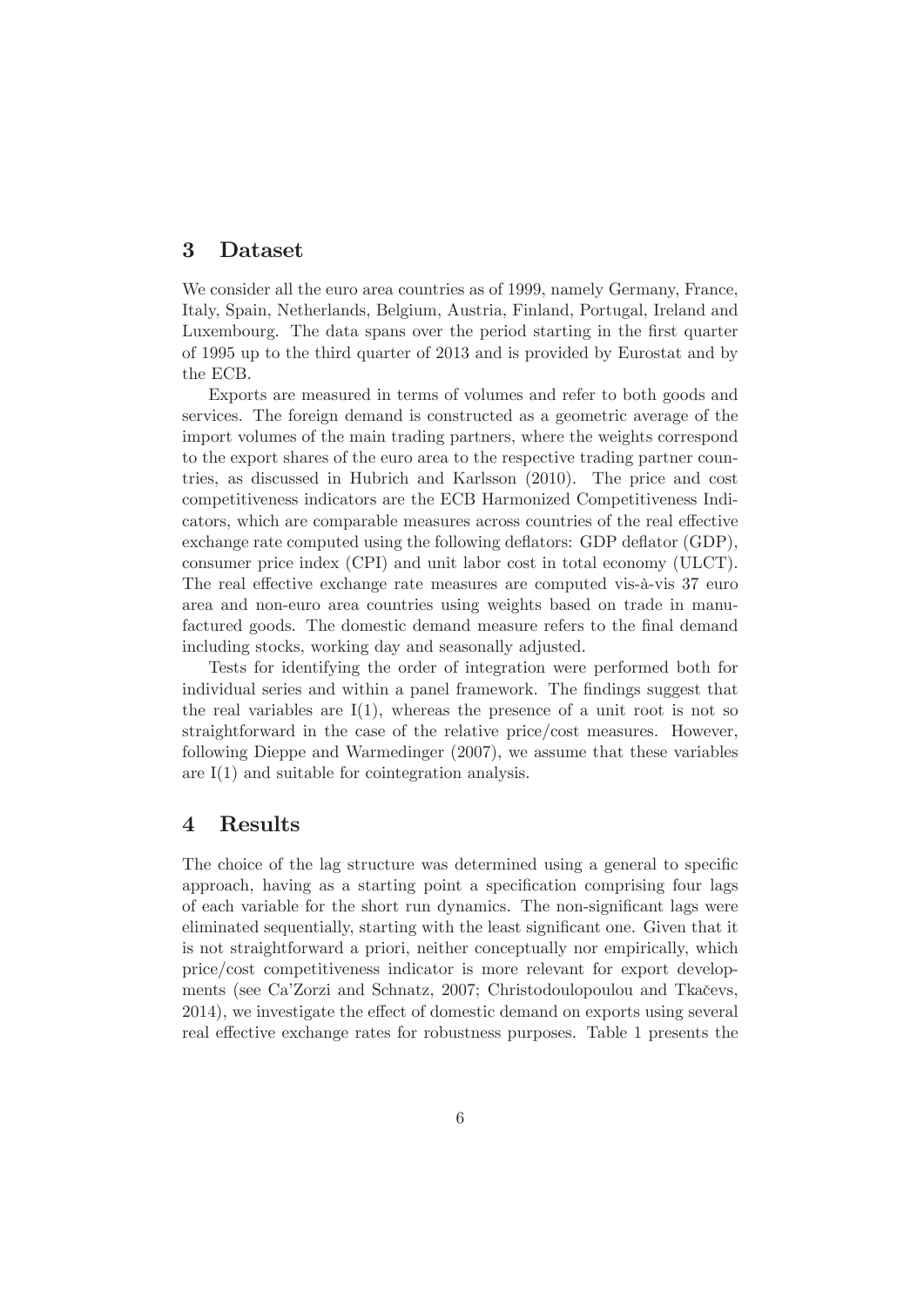estimation results of the panel model presented in equation  $(1).<sup>2</sup>$  The pvalues of the usual t-statistic for significance testing are shown underneath the estimated coefficients.

|                                     | GDP        | CPI                | ULCT       |
|-------------------------------------|------------|--------------------|------------|
| Constant                            | 0.696      | $\overline{0.702}$ | 0.740      |
|                                     | 5.96       | 5.38               | 5.99       |
| $\Delta X_{t-1} - \Delta D_{t-1}^*$ | $-0.260$   | $-0.265$           | $-0.264$   |
|                                     | $-7.60$    | $-7.78$            | $-7.68$    |
| $\Delta X_{t-3} - \Delta D_{t-3}^*$ | $-0.096$   | $-0.097$           | $-0.099$   |
|                                     | $-2.88$    | $-2.92$            | $-2.96$    |
| $\Delta E_{t-1}$                    | $-0.097$   | $-0.131$           | $-0.104$   |
|                                     | $-1.67$    | $-1.92$            | $-2.25$    |
| $\Delta E_{t-2}$                    | $-0.129$   | $-0.209$           | $-0.096$   |
|                                     | $-2.27$    | $-3.12$            | $-2.12$    |
| $\Delta DD_{t-2}$                   | $-0.097$   | $-0.120$           | $-0.127$   |
|                                     | $-2.21$    | $-2.74$            | $-2.87$    |
| $X_{t-1} - D_{t-1}^*$               | $-0.051$   | $-0.048$           | $-0.056$   |
|                                     | $-5.80$    | $-5.48$            | $-6.11$    |
| $E_{t-1}$                           | $-0.042$   | $-0.048$           | $-0.041$   |
|                                     | $-2.79$    | $-2.62$            | $-3.01$    |
| Trend                               | $-0.00026$ | $-0.00025$         | $-0.00025$ |
|                                     | $-6.55$    | $-6.25$            | $-6.27$    |
|                                     |            |                    |            |
| $\mathbb{R}^2$                      | 0.189      | 0.198              | 0.193      |
| Countries                           | 11         | 11                 | 11         |
| Observations                        | 765        | 765                | 765        |
| Sample period                       | 96Q1-13Q3  | 96Q1-13Q3          | 96Q1-13Q3  |

Table 1: Estimated models with domestic demand pressure in the short-run

 $^2$ All the estimation results presented have been obtained using the usual fixed effects estimator. One should mention that the presence of the lagged endogenous variable might suggest the use of the well-known Arellano and Bond (1991) procedure. Firstly, the several estimation exercises conducted to assess the sensitivity of the results to the estimation procedure pointed to qualitatively similar findings. Secondly, one should stress that the latter method has been developed for panels with a short time dimension and a very large number of cross-section observations. When the number of periods is large and the cross section is small, the use of this alternative estimator may lead to a loss of efficiency. On the other hand, the fixed effects estimator becomes consistent as the number of periods gets large (see Nickel (1981) and Alvarez and Arellano (2003)).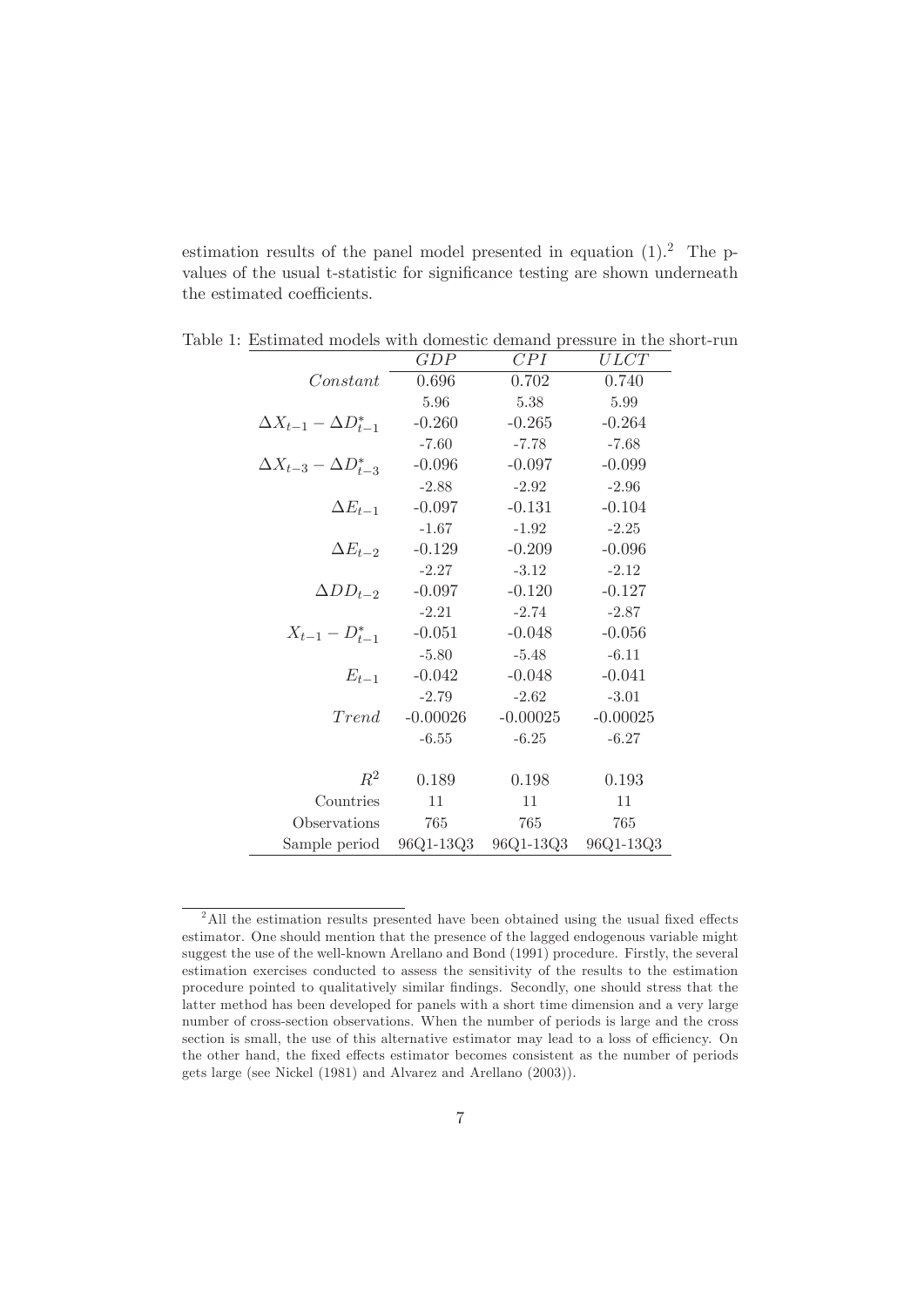The existence of a correction mechanism towards the long run equilibrium is confirmed by the statistically significant and negative error correction term; the magnitude of this term is similar across the considered measures of price/cost competitiveness. Panel cointegration tests also seem to suggest the presence of a cointegration relationship among the chosen variables.

In addition, the price competitiveness indicator always appears with a negative sign in the long-run, that is, an appreciation hurts exports performance. In particular, the implied long-run elasticity of price competitiveness is estimated to lie between 0.7 and 1 depending on the price indicator which is in line with previous literature findings (e.g. Fagan  $et \ al.$   $(2001, 2005)$ ). The time trend is strongly significant, evidencing a decline close to 0.5 per cent per year in exports market shares of euro area countries beyond what could be explained by price/cost competitiveness.

Concerning the short-run dynamics, the lagged values of the considered real effective exchange rates appear to impact market share growth with a negative sign, as implied by economic theory. Both the one- and threeperiod lags of export market share change are retained as being significant and also exhibit similar coefficients across price competitiveness measures.

On top of the traditional export determinants, domestic demand appears to significantly influence export market shares on the short-run with a twoperiod lag, with the results pointing to a negative elasticity around 10 per  $cent<sup>3</sup>$ 

From a policy point of view it is important to assess whether the negative influence of domestic demand pressure on trade outcomes is an effect which is appears only during economic downturns or whether there is a trade-off between domestic sales and exports also during growth periods. In order to investigate this, we test for the existence of an asymmetric relationship between domestic demand and exports by splitting domestic demand in two different variables, depending of its change being positive  $(\Delta DD^+)$  or negative  $(\Delta DD^{-})$ , that is

$$
\Delta DD_t^+ = \begin{cases} 1 \text{ if } \Delta DD_t > 0 \\ 0 \text{ if } \Delta DD_t < 0 \end{cases}
$$

$$
\Delta DD_t^- = \begin{cases} 0 \text{ if } \Delta DD_t > 0 \\ 1 \text{ if } \Delta DD_t < 0 \end{cases}
$$

 ${}^{3}$ Although it is not clear from a theoretical standpoint what would be the expected sign or magnitude, we also assessed the inclusion of domestic demand in the long-run relationship. As also found for the Portuguese case (see Esteves and Rua, 2013), it was not statistically significant for the panel of euro area countries.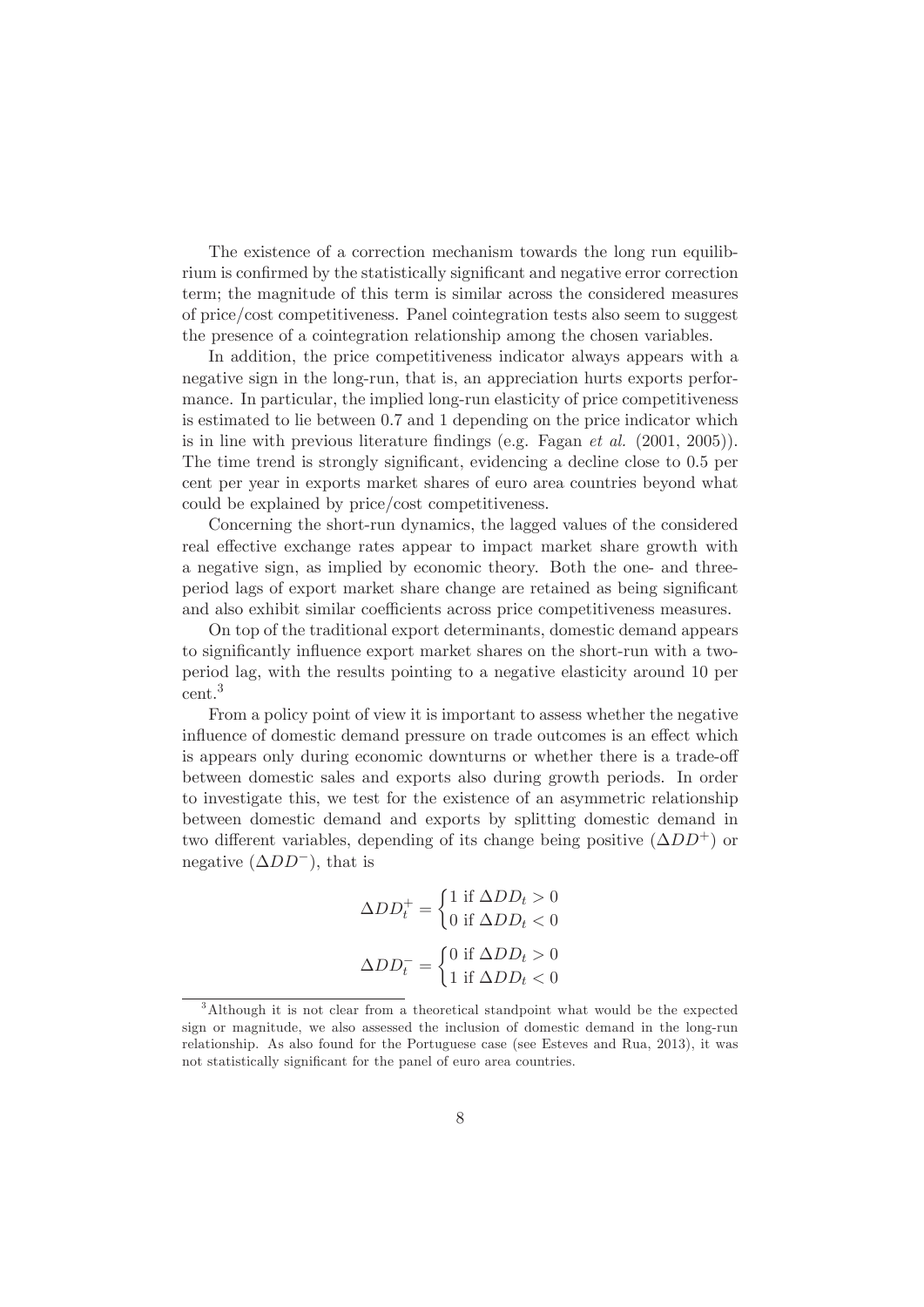Therefore, we consider the following model

$$
\Delta X_{t,i} - \Delta D_{t,i}^{*} = \alpha_{i} + \sum_{j=1}^{J} \beta_{j} \left( \Delta X_{t-j,i} - \Delta D_{t-j,i}^{*} \right) + \sum_{l=1}^{L} \gamma_{l} \Delta E_{t-l,i} + \sum_{s=1}^{S} \omega_{s} \Delta D D_{t-s,i}^{+} + \sum_{p=1}^{P} \psi_{p} \Delta D D_{t-p,i}^{-} + \theta \left( X_{t-1,i} - D_{t-1,i}^{*} \right) + \lambda E_{t-1,i} + Trend
$$
\n(2)

The resulting estimated models allowing for the asymmetric impact of domestic demand on export performance are reported in Table 2.

Table 2: Estimated models allowing for asymmetric impact of domestic  $\rm{demand}$  pressure

|                                     | GDP        | CPI        | ULCT       |
|-------------------------------------|------------|------------|------------|
| Constant                            | 0.694      | 0.705      | 0.748      |
|                                     | 5.96       | 5.42       | 6.07       |
| $\Delta X_{t-1} - \Delta D_{t-1}^*$ | $-0.261$   | $-0.267$   | $-0.266$   |
|                                     | $-7.65$    | $-7.85$    | $-7.75$    |
| $\Delta X_{t-3} - \Delta D_{t-3}^*$ | $-0.096$   | $-0.097$   | $-0.099$   |
|                                     | $-2.88$    | $-2.92$    | $-2.96$    |
| $\Delta E_{t-1}$                    | $-0.092$   | $-0.130$   | $-0.100$   |
|                                     | $-1.59$    | $-1.91$    | $-2.15$    |
| $\Delta E_{t-2}$                    | $-0.122$   | $-0.199$   | $-0.090$   |
|                                     | $-2.16$    | $-2.97$    | $-2.00$    |
| $\Delta DD_{t-2}^-$                 | $-0.220$   | $-0.254$   | $-0.271$   |
|                                     | $-2.83$    | $-3.30$    | $-3.50$    |
| $X_{t-1} - D_{t-1}^*$               | $-0.051$   | $-0.048$   | $-0.056$   |
|                                     | $-5.80$    | $-5.48$    | $-6.15$    |
| $E_{t-1}$                           | $-0.042$   | $-0.049$   | $-0.042$   |
|                                     | $-2.80$    | $-2.68$    | $-3.13$    |
| Trend                               | $-0.00026$ | $-0.00025$ | $-0.00025$ |
|                                     | $-6.63$    | $-6.29$    | $-6.31$    |
|                                     |            |            |            |
| $R^2$                               | 0.192      | 0.202      | 0.197      |
| Countries                           | 11         | 11         | 11         |
| Observations                        | 765        | 765        | 765        |
| Sample period                       | 96Q1-13Q3  | 96Q1-13Q3  | 96Q1-13Q3  |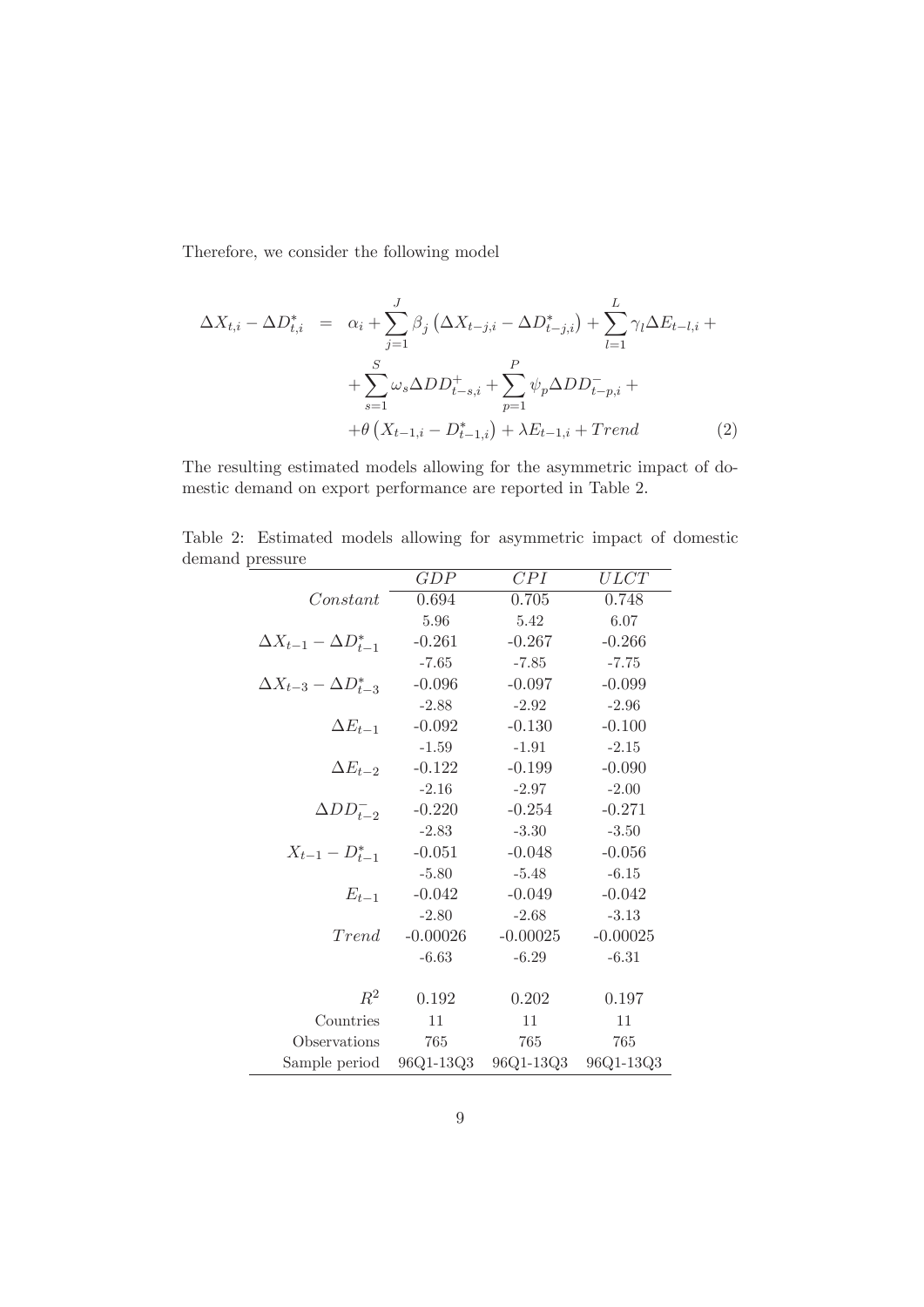The estimation results for models  $(1)$  and  $(2)$  are broadly similar in what concerns the coefficients and corresponding statistical significance. However, regarding the domestic demand variable, it appears that only the negative changes of domestic demand present a statistical significant negative effect on exports dynamics, regardless of the price competitiveness measure.<sup>4</sup> During times of crisis, an insufficient domestic demand relative to existing productive capacity would translate into increased efforts to export and willingness to pay the sunk costs associated to entering foreign markets. Having paid this sunk cost can explain why exports are not negatively affected by a rebound in domestic demand. This asymmetric effect implies that gains in market share as a result of falling domestic demand would not necessarily lead to a cyclical, transitory improvement in export market shares, but to a more lasting expansion of the export sector. Once this asymmetry is taken on board, judging by the magnitude of the coefficients and statistical significance, the link between domestic demand and export performance is stronger than in the case of model  $(1)$ .

As a sensitivity exercise, the models  $(1)$  and  $(2)$  were estimated excluding one country at a time. It was found that the results did not change much. This means that the results are not being driven by any particular country reinforcing the idea that this substitution effect is a broad feature of the euro area countries.

### 5 The importance of the latest economic crisis

The above results suggest that this negative relationship could have been particularly important during the latest economic and financial crisis given that this period was marked by noteworthy domestic demand declines in several countries. In order to evaluate the role of this channel during the crisis, the sample is split into two periods: from the beginning of 1996 up to the end of  $2006$  and from the first quarter of  $2007$  up to the end of the sample. Given the data constraints, we keep the specification identified via a general to specific approach for the entire sample; we do not consider the version including asymmetry given the high concentration of negative changes of domestic demand since the beginning of the crisis. Hence, to shed some light on the above issue, two exercises were carried out.

First, for model (1), that is without asymmetry, we investigate to what

 $4^4$ Before its exclusion from the regressions presented above, the coefficient associated with positive changes of domestic demand presented a value close to zero with a very low t-ratio.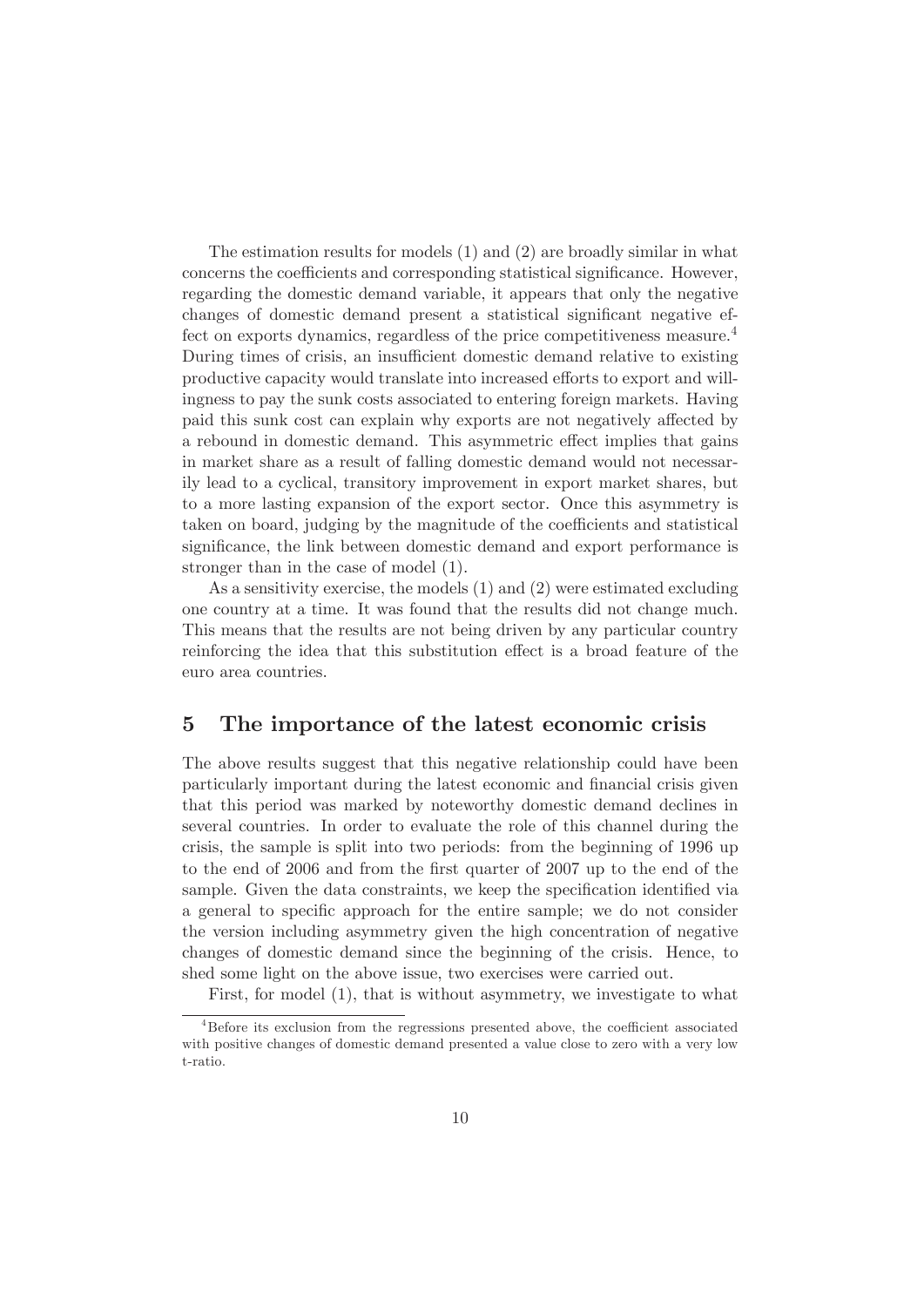|                                     | GDP        | CPI        | ULCT       |
|-------------------------------------|------------|------------|------------|
| Constant                            | 1.051      | 1.018      | 0.710      |
|                                     | 5.73       | 5.01       | 3.90       |
| $\Delta X_{t-1} - \Delta D_{t-1}^*$ | $-0.235$   | $-0.256$   | $-0.233$   |
|                                     | $-5.26$    | $-5.69$    | $-5.15$    |
| $\Delta X_{t-3} - \Delta D_{t-3}^*$ | $-0.074$   | $-0.073$   | $-0.039$   |
|                                     | $-1.77$    | $-1.77$    | $-0.95$    |
| $\Delta E_{t-1}$                    | $-0.044$   | $-0.164$   | $-0.115$   |
|                                     | $-0.69$    | $-2.11$    | $-1.87$    |
| $\Delta E_{t-2}$                    | $-0.094$   | $-0.209$   | $-0.096$   |
|                                     | $-2.27$    | $-3.12$    | $-2.12$    |
| $\Delta DD_{t-2}$                   | $-0.041$   | $-0.045$   | $-0.044$   |
|                                     | $-0.71$    | $-0.79$    | $-0.74$    |
| $X_{t-1} - D_{t-1}^*$               | $-0.071$   | $-0.066$   | $-0.058$   |
|                                     | $-5.20$    | -4.69      | $-4.25$    |
| $E_{t-1}$                           | $-0.074$   | $-0.078$   | $-0.027$   |
|                                     | $-3.87$    | $-3.43$    | $-1.43$    |
| Trend                               | $-0.00028$ | $-0.00027$ | $-0.00032$ |
|                                     | $-3.33$    | $-3.21$    | $-3.84$    |
|                                     |            |            |            |
| $R^2$                               | 0.203      | 0.213      | 0.182      |
| Countries                           | 11         | 11         | 11         |
| Observations                        | 476        | 476        | 476        |
| Sample period                       | 96Q1-06Q4  | 96Q1-06Q4  | 96Q1-06Q4  |

extent the coefficients associated with domestic demand and real effective exchange rate differ across the two sub-samples (see Tables 3 and 4).

Table 3: Estimated models for the pre-crisis sample period

Tables 3 and 4 show that price/cost competitiveness indicators tend to be statistically significant in the pre-crisis period, as opposed to the domestic demand variable. Since the outburst of the crisis, domestic demand has gained explanatory power when modelling export performance, while the role of the real exchange rate has become less important. This suggests that during the current crisis, the substitution effect between sales to domestic and foreign markets became a very noticeable adjustment mechanism, allowing to react to the pronounced negative shocks in a context where nominal exchange rates are not available as policy instrument at the country level and the low levels of inflation do not allow for a stronger role of the real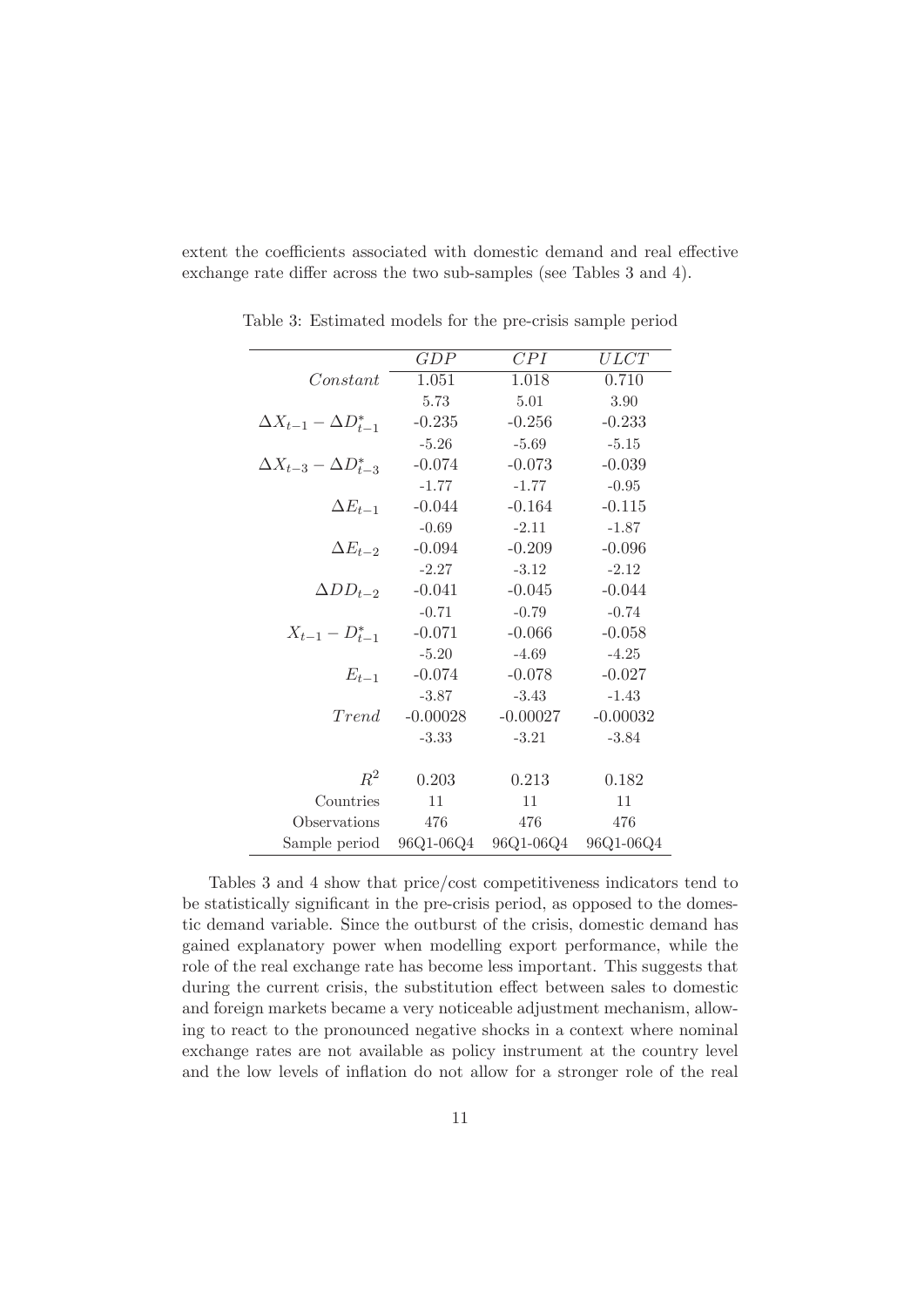|                                             |            |            | sounded models for the period covering the erior |
|---------------------------------------------|------------|------------|--------------------------------------------------|
|                                             | GDP        | CPI        | ULCT                                             |
| Constant                                    | 1.488      | 1.314      | 1.110                                            |
|                                             | 2.65       | 2.25       | 2.52                                             |
| $\Delta X_{t-1} - \Delta D_{t-1}^*$         | $-0.286$   | $-0.291$   | $-0.303$                                         |
|                                             | $-4.95$    | $-5.08$    | $-5.33$                                          |
| $\Delta X_{t-3} - \Delta D_{t-3}^*$         | $-0.161$   | $-0.160$   | $-0.157$                                         |
|                                             | $-2.96$    | $-2.94$    | $-2.89$                                          |
| $\Delta E_{t-1}$                            | $-0.061$   | 0.073      | 0.038                                            |
|                                             | $-0.49$    | 0.55       | $-0.47$                                          |
| $\Delta E_{t-2}$                            | $-0.090$   | $-0.220$   | $-0.197$                                         |
|                                             | $-0.72$    | $-1.57$    | $-2.15$                                          |
| $\Delta DD_{t-2}$                           | $-0.150$   | $-0.169$   | $-0.127$                                         |
|                                             | $-2.15$    | $-2.41$    | $-1.81$                                          |
| $X_{t-1} - D_{t-1}^*$                       | $-0.123$   | $-0.066$   | $-116$                                           |
|                                             | $-3.45$    | $-3.42$    | $-3.33$                                          |
| $E_{t-1}$                                   | $-0.045$   | $-0.023$   | 0.004                                            |
|                                             | $-0.720$   | $-0.29$    | 0.07                                             |
| Trend                                       | $-0.00020$ | $-0.00013$ | $-0.00000$                                       |
|                                             | $-0.73$    | $-0.50$    | $-0.18$                                          |
|                                             |            |            |                                                  |
| $R^2$                                       | 0.186      | 0.189      | 0.196                                            |
| Countries                                   | 11         | 11         | 11                                               |
| Observations                                | 289        | 289        | 289                                              |
| Sample period 07Q1-13Q3 07Q1-13Q3 07Q1-13Q3 |            |            |                                                  |

Table 4: Estimated models for the period covering the crisis

effective exchange rate.

Second, another exercise was carried out to reinforce the previous findings and to assess if such link is more prominent in the latter part of the sample, using a more general approach in order to avoid the imposition of a specific lag structure. In particular, we conduct Granger causality tests for the full sample as well as for the two sub-periods, allowing for up to four lags of each variable in the short-run dynamics and perform a standard  $F$ -test on the coefficients associated with domestic demand changes.

The resulting test statistics for the two considered specifications in the previous section, *i.e.* with and without asymmetry, are reported in Tables 5 and 6 respectively, with the corresponding p-values appearing below each test result.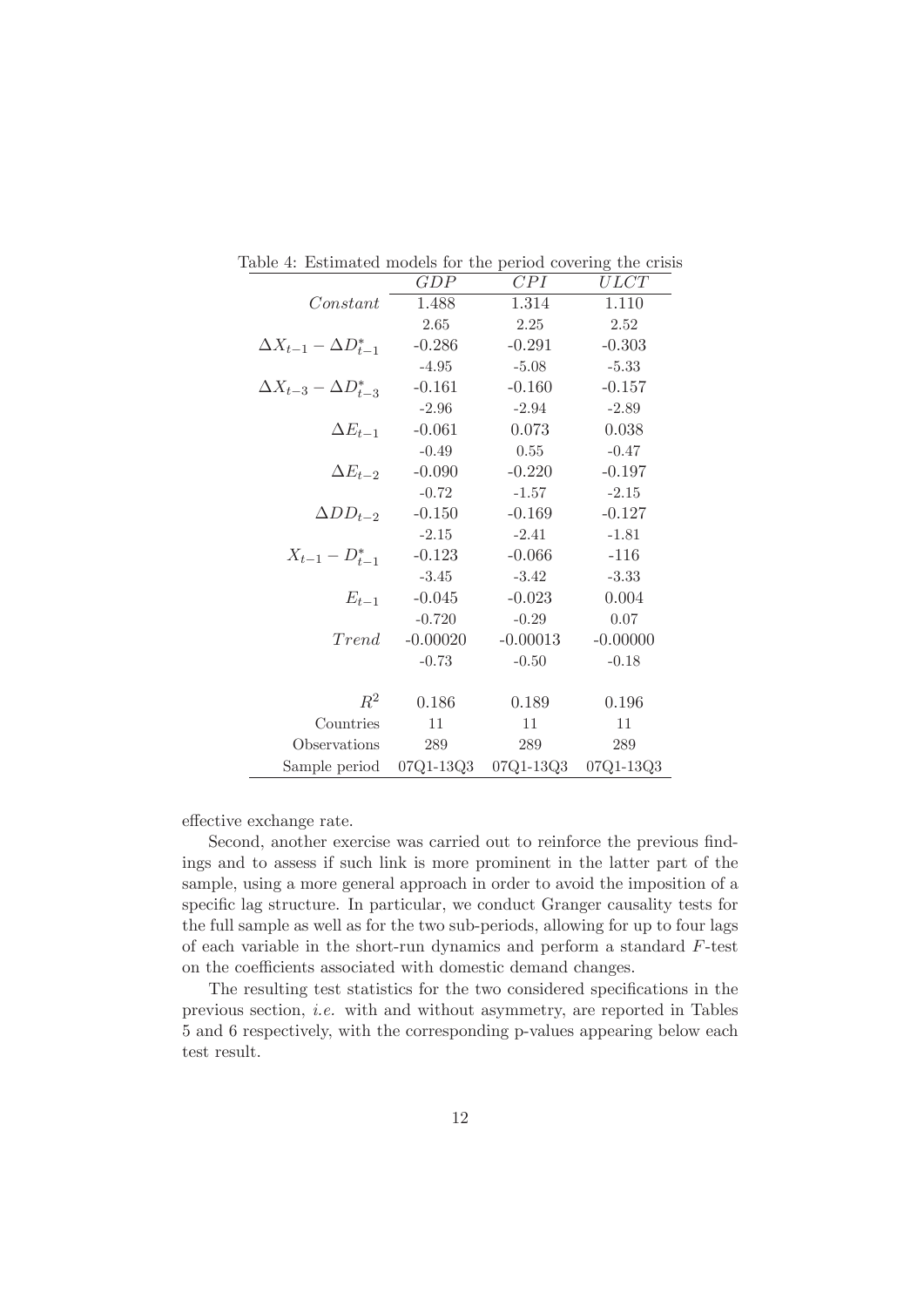|                                 |       | CPI   | <i>ULCT</i> |
|---------------------------------|-------|-------|-------------|
| $\Delta D D$                    |       |       |             |
| Full sample $(96Q2-13Q3)$       | 1.57  | 3.05  | 3.16        |
|                                 | 0.178 | 0.016 | 0.013       |
| Pre-crisis period $(96Q2-06Q4)$ | 0.47  | 0.77  | 0.75        |
|                                 | 0.755 | 0.544 | 0.552       |
| Crisis period $(07Q1-13Q3)$     | 2.39  | 3.30  | 3.65        |
|                                 | 0.051 | 0.011 | 0.006       |

Table 5: Granger causality test for domestic demand changes

|  |  | Table 6: Granger causality test for asymmetric domestic demand changes |                     |  |
|--|--|------------------------------------------------------------------------|---------------------|--|
|  |  |                                                                        | $CDD$ $CDI$ $IITCT$ |  |

|                                 | (TI)F | $\mathcal{C}$ | U LG L |
|---------------------------------|-------|---------------|--------|
| $\Delta D D^+$                  |       |               |        |
| Full sample $(96Q2-13Q3)$       | 0.40  | 0.65          | 0.67   |
|                                 | 0.801 | 0.625         | 0.611  |
| Pre-crisis period $(96Q2-06Q4)$ | 0.66  | 0.62          | 0.46   |
|                                 | 0.618 | 0.641         | 0.763  |
| Crisis period $(07Q1-13Q3)$     | 0.57  | 0.56          | 0.51   |
|                                 | 0.681 | 0.688         | 0.726  |
|                                 |       |               |        |
| $\Delta D D^-$                  |       |               |        |
| Full sample $(96Q2-13Q3)$       | 1.96  | 2.98          | 3.07   |
|                                 | 0.097 | 0.018         | 0.015  |
| Pre-crisis period $(96Q2-06Q4)$ | 0.98  | 1.38          | 1.28   |
|                                 | 0.414 | 0.237         | 0.275  |
| Crisis period $(07Q1-13Q3)$     | 2.21  | 2.81          | 3.48   |
|                                 | 0.067 | 0.025         | 0.008  |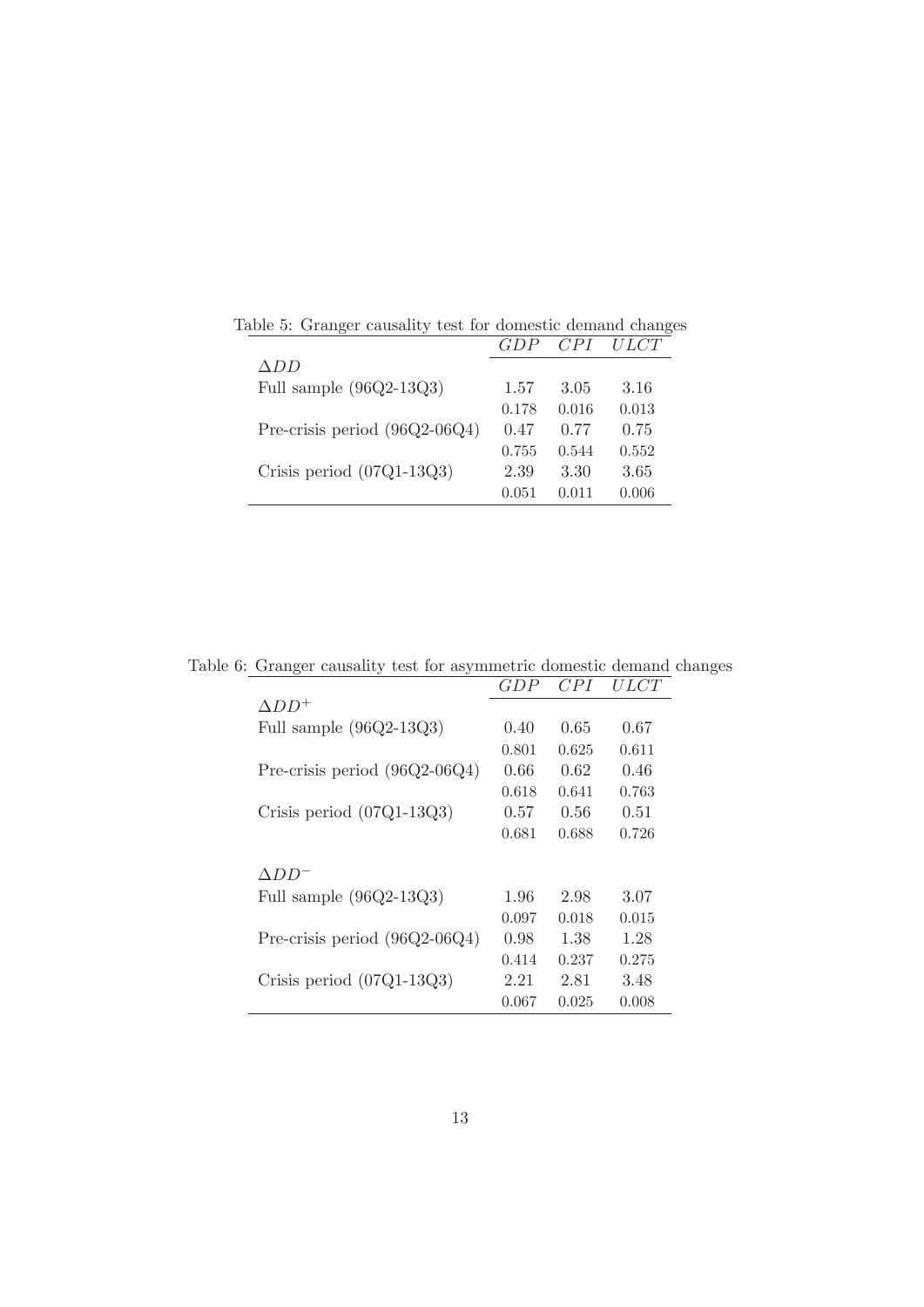Table 5 suggests that domestic demand changes seem to Granger cause exports performance over the entire sample, although not significantly when one considers the GDP-based price competitiveness indicator. The subsample analysis clearly shows that this negative relationship between domestic demand and exports is only relevant during the latest economic and financial crisis period.

Table 6 further investigates this effect by disentagling between increases and declines of domestic demand. Irrespective of the price competitiveness indicator and sample period, the positive changes of domestic demand do not Granger cause export performance. In contrast, declines in domestic demand, concentrated in the crisis period, Granger cause exports behaviour. Once again, the results point to the reallocation of resources between domestic and foreign markets as an adjustment mechanism that emerged during the crisis.

### 6 Conclusions

The results based on a dynamic panel data model for eleven euro area countries over the last two decades suggest there is a trade-off between domestic demand and exports. This relationship appears to be asymmetric, as the link is much stronger when domestic demand decreases. Weakness in the internal market might translate into increased efforts to serve markets abroad, which are relatively more attractive, but, conversely, during times of boom, exports are not significantly affected by the expansion of domestic demand. One possible explanation for this asymmetry might be the fact that an increase in the extensive margin comes on the back of fixed sunk costs which need to be paid when entering a foreign market. The asymmetric relationship between domestic demand and exports implies that market share gains as a result of falling domestic demand lead to a lasting expansion on external markets and not to a merely cyclical improvement in trade outcomes.

Given that most of the declines in domestic demand occurred during the crisis period, when some of the euro area countries experienced significant drops in the domestic market, this reorientation of firms to foreign markets could represent a new adjustment channel to strong negative shocks. From a policy perspective, this channel might allow the euro area countries which came under stress to improve their external trade balances, in a context where nominal exchange rate is not available as a policy instrument at the country level and the low levels of inflation do not allow for a stronger role of the real effective exchange rate. Hence, the evolution of domestic demand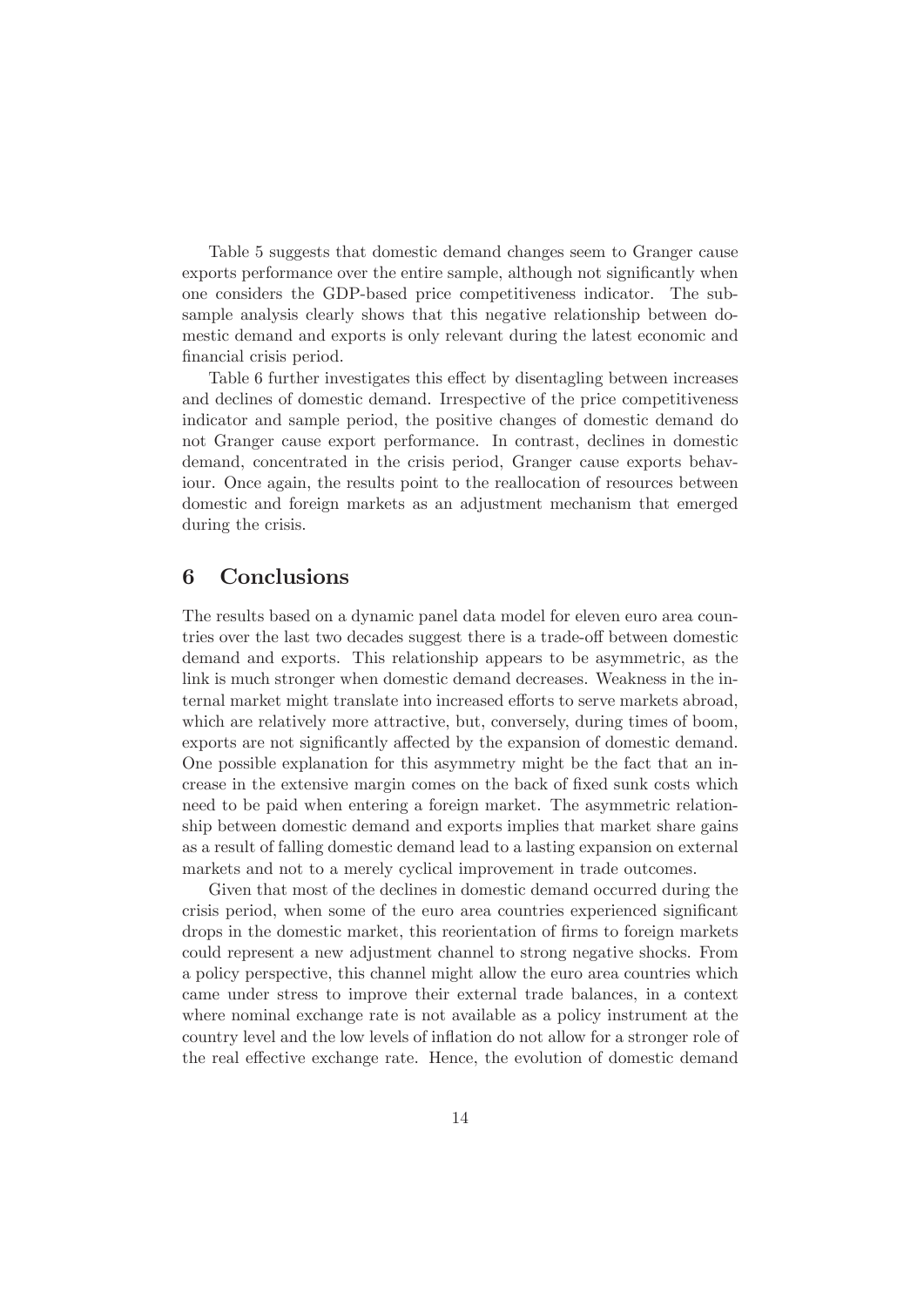reinforced its role in the adjustment of external imbalances, affecting not only imports, but also export performance.

### References

- [1] Allard, C. (2009) "Competitiveness in Central-Europe: What has happened since EU accession?", IMF Working Paper no. 121.
- [2] Altomonte, C., Sono, T. and Vandenbussche, H. (2013) "Firm-level productivity and exporting: diagnosing the role of financial constraints", Chapter 2 in Product Market Review 2013, EU publication.
- [3] Alvarez, J. and Arellano, M. (2003) "The Time Series and Cross-Section Asymptotics of Dynamic Panel Data Estimators", Econometrica, 71  $(4)$ , 1121-1159.
- [4] Arellano, M. and Bond, S. (1991) "Some tests of specification for panel data: Monte Carlo evidence and an application to employment equations", Review of Economic Studies, 58, 277-297.
- [5] Ball, R. J., Eaton, J. R. and Steuer, M. D. (1966) "The Relationship Between United Kingdom Export Performance in Manufactures and the Internal Pressure of Demand", The Economic Journal, vol. 76 no. 303, 501-518.
- [6] Belke, A., A. Oeking and R. Setzer (2013) "Exports and capacity constraints – a smooth transition regression model for six euro area countries", mimeo.
- [7] Bernard, A. and Wagner, J. (2001) "Export Entry and Exit by German Firms", Welktwirtschaftliches Archiv, 137, 1, 105-123.
- [8] Ca'Zorzi, M. and Schnatz, B. (2007) "Explaining and forecasting Euro Area exports: Which competitiveness indicator performs best?", ECB Working Paper no. 833.
- [9] Christodoulopoulou, S., and Tkačevs, O. (2014) "Measuring the effectiveness of cost and price competitiveness in external rebalancing of euro area countries. What do alternative HCIS tell us?", ECB Working Paper no. 1736.
- [10] di Mauro, F. and K. Forster  $(2008)$  "Globalisation and the competitiveness of the euro area", ECB Occasional Paper, no 97.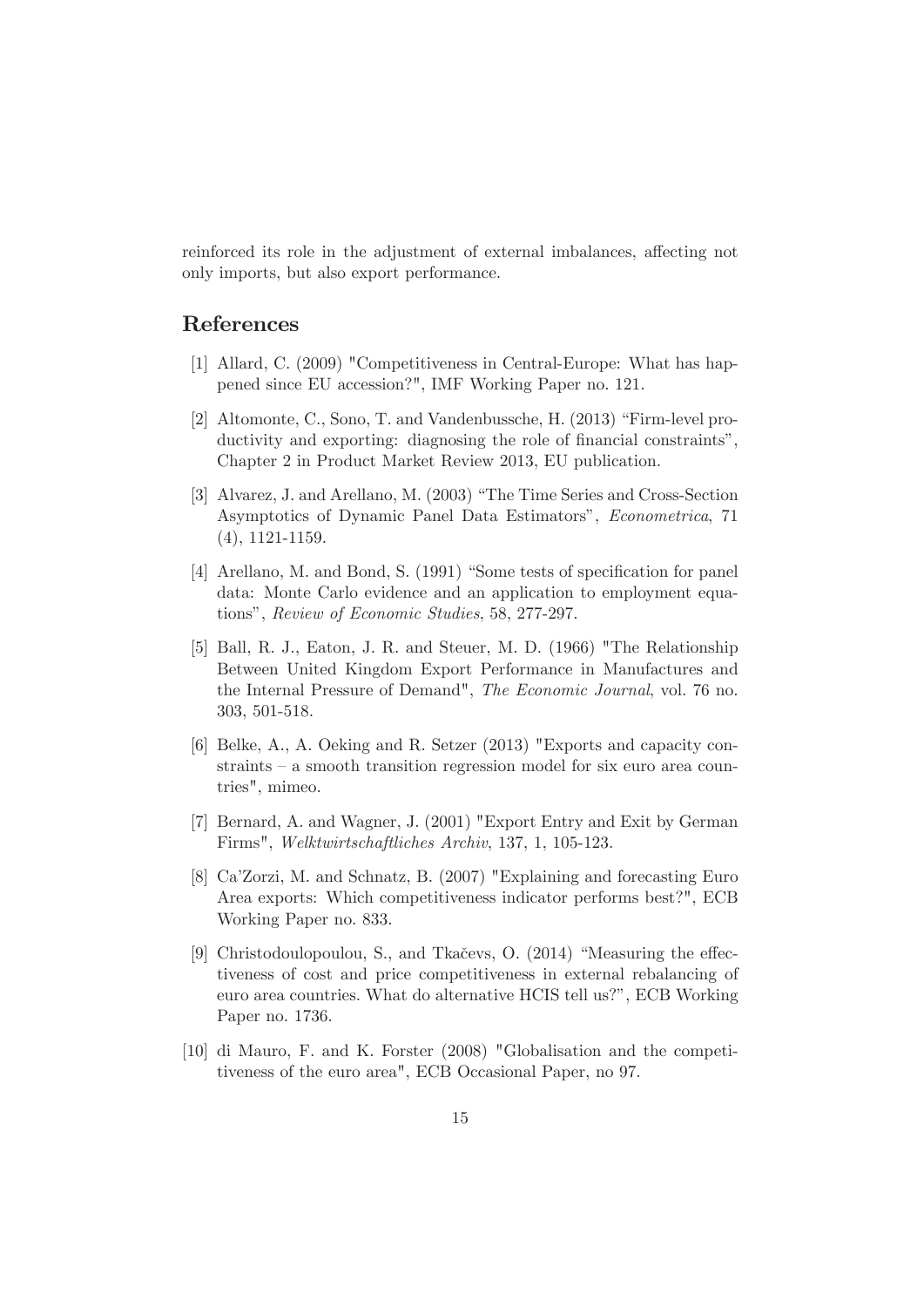- [11] Dieppe, A. and T. Warmedinger (2007) "Modelling intra- and extraarea trade substitution and exchange rate pass-through in the euro area", ECB Working Paper no. 760.
- [12] European Central Bank (2013) "Country adjustment in the euro area", Monthly Bulletin, May, pp. 85-102.
- [13] Esteves, P. S. and Rua, A. (2013) "Is there a role for domestic demand pressure on export performance?", ECB Working Paper no 1594, European Central Bank.
- [14] Fagan, G., Henry, J. and Mestre, R. (2001) "An Area-Wide Model for the euro area", Working Paper no. 42, European Central Bank.
- [15] Fagan, G., Henry, J. and Mestre, R. (2005) "An Area-Wide Model for the euro area", *Economic Modelling*,  $22(1)$ ,  $39-59$ .
- [16] Gros, D., Cinzia, A., Belke, A. H., Coutinho, L. and Giovannini, A. (2014) "Implementation of the Macroeconomic Adjustment Programmes in the Euro Area: State-of-Play", Economic Policy, CEPS Paperbacks.
- [17] Hall, P. A.  $(2012)$ , "The economics and politics of the euro crisis", German Politics, 21(4), 355-371.
- [18] Hubrich, K. and Karlsson, T. (2010) "Trade Consistency in the Context of the Eurosystem Projection Exercises: An Overview", ECB Occasional Paper no. 108, European Central Bank.
- [19] Impullitti, G., Irarrazabal, A. and Opromolla, L. D. (2012) "A Theory of Entry into and Exit from Export Markets", Journal of International *Economics*, forthcoming.
- [20] International Monetary Fund (2013) "External rebalancing in the euro area", IMF World Economic Outlook, October, 45-48.
- [21] Melitz, M. (2003) "The Impact of Trade on Intra-Industry Reallocations and Aggregate Industry Productivity", *Econometrica*,  $71(6)$ , 1695-1725.
- [22] Nickell, S. J. (1981) "Biases in dynamic models with fixed effects". Econometrica, 49, 1417-1426.
- [23] Pisani-Ferry, J., Sapir, A. and Wolff, G. (2013) "EU-IMF assistance to euro-area countries: an early assessment", Bruegel Report.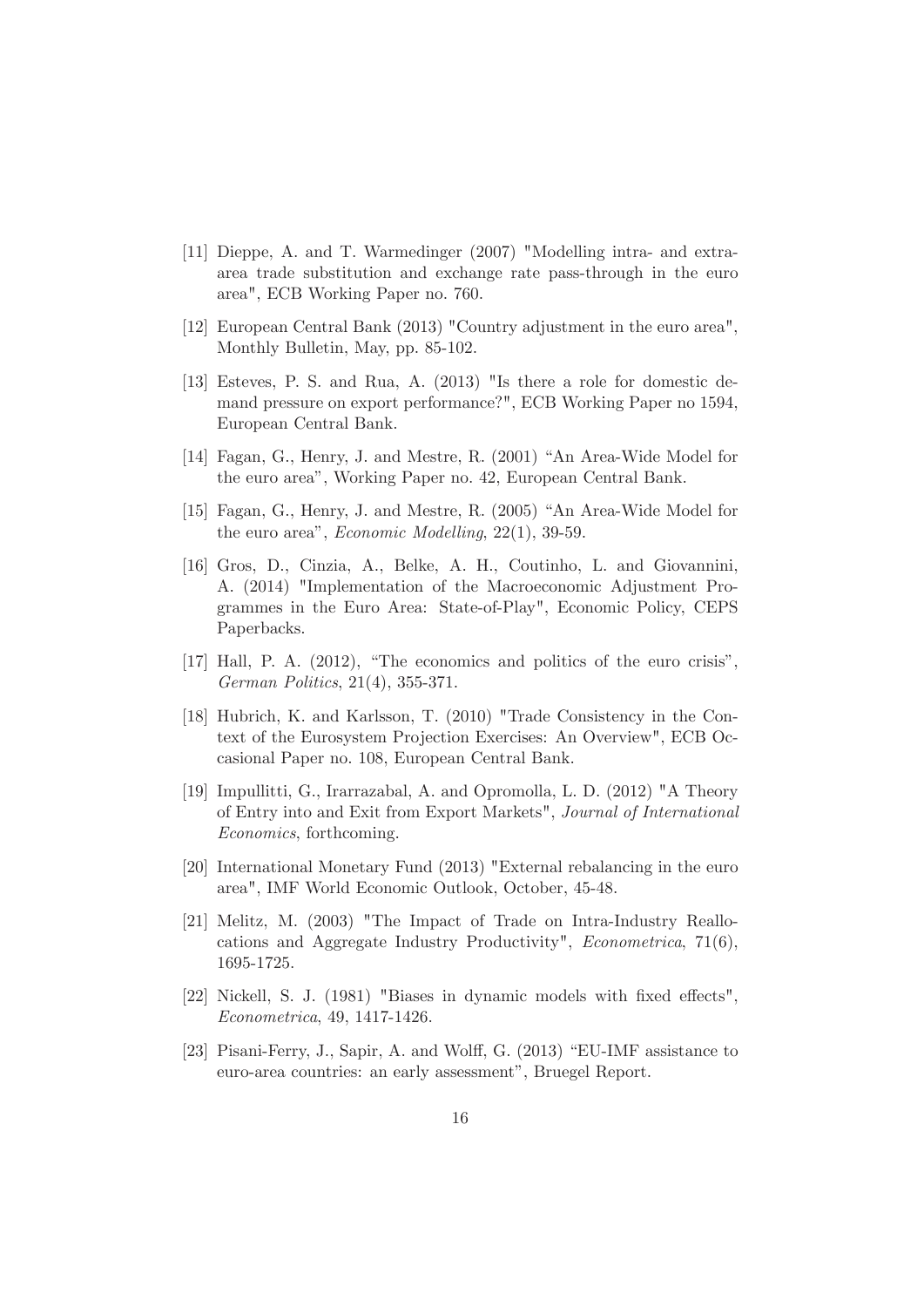[24] Vannoorenberghe, G. (2012) "Firm-level volatility and exports",  $Jour$  $nal$  of International Economics, 86, 57-67.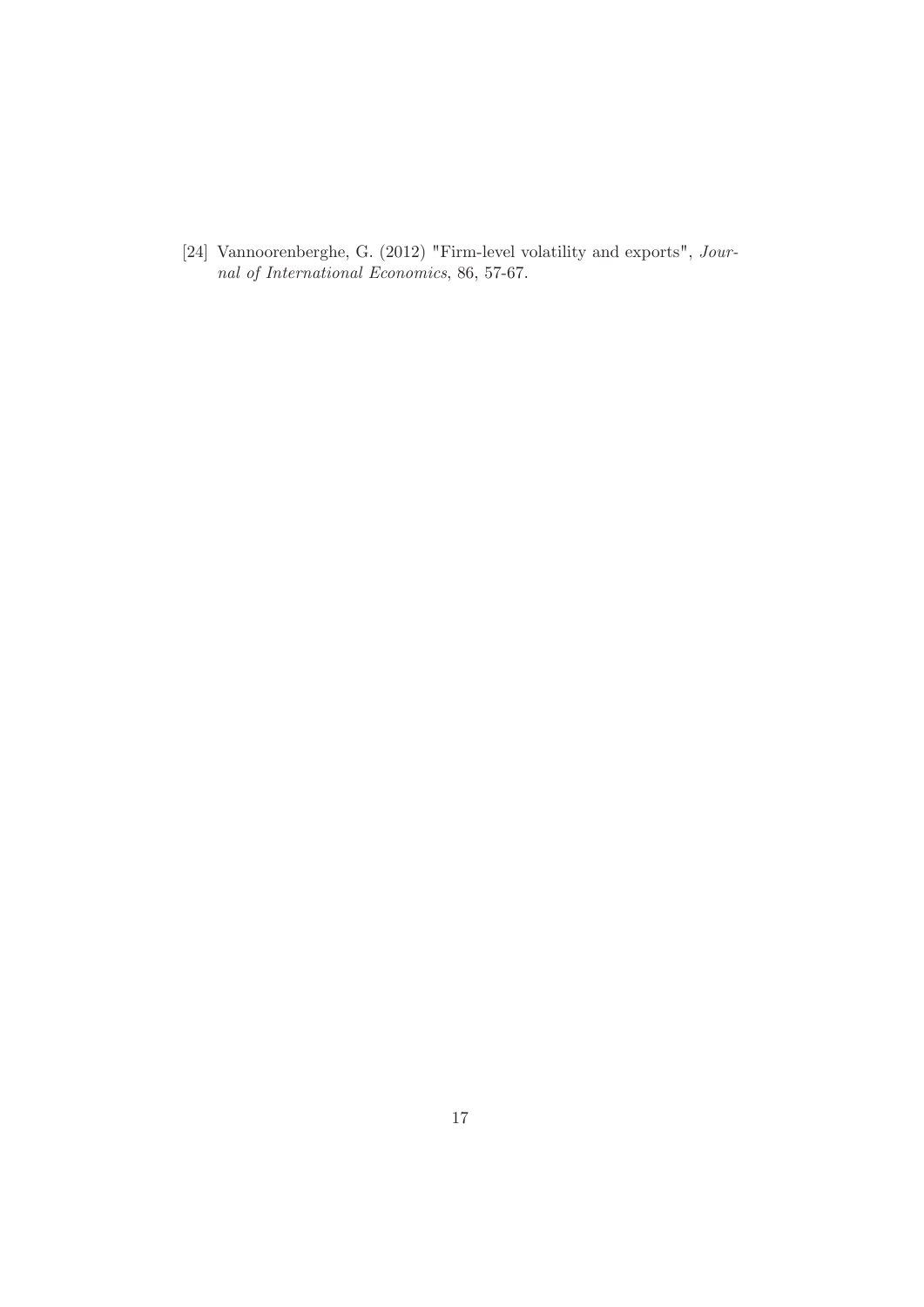I

# WORKING PAPERS

# 2012

- 1|12 Public-private wage gaps in the period prior to the adoption of the euro: An application based on longitudinal data Maria Manuel Campos | Mário Centeno
- 2|12 Asset pricing with a bank risk factor João Pedro Pereira | António Rua
- 3|12 A wavelet-based assessment of market risk: The emerging markets case António Rua | Luis C. Nunes
- 4|12 Cohesion within the euro area and the U. S.: A wavelet-based view António Rua | Artur Silva Lopes
- 5|12 Excess worker turnover and fixed-term contracts: Causal evidence in a two-tier system Mário Centeno | Álvaro A. Novo
- 6|12 The dynamics of capital structure decisions Paula Antão | Diana Bonfim
- 7|12 Quantile regression for long memory testing: A case of realized volatility

 Uwe Hassler | Paulo M. M. Rodrigues | Antonio Rubia

- 8|12 Competition in the Portuguese Economy: An overview of classical indicators João Amador | Ana Cristina Soares
- 9|12 Market perception of fiscal sustainability: An application to the largest euro area economies

Maximiano Pinheiro

- 10|12 The effects of public spending externalities Valerio Ercolani | João Valle e Azevedo
- 11|12 Collateral requirements: Macroeconomic fluctuations and macro-prudential policy Caterina Mendicino
- 12|12 Wage rigidity and employment adjustment at the firm level: Evidence from survey data Daniel A. Dias | Carlos Robalo Marques |

Fernando Martins

- 13|12 How to create indices for bank branch financial performance measurement using MCDA techniques: An illustrative example Fernando A. F. Ferreira | Paulo M. M. Rodrigues | Sérgio P. Santos | Ronald W. Spahr
- 14|12 On International policy coordination and the correction of global imbalances Bruno Albuquerque | Cristina Manteu
- 15|12 Identifying the determinants of downward wage rigidity: some methodological considerations and new empirical evidence Daniel A. Dias | Carlos Robalo Marques | Fernando Martins
- 16|12 Systemic risk analysis using forward-looking distance-to-default series Martín Saldías
- 17|12 Competition in the Portuguese Economy: Insights from a profit elasticity approach João Amador | Ana Cristina Soares
- 18|12 Liquidity risk in banking: Is there herding? Diana Bonfim | Moshe Kim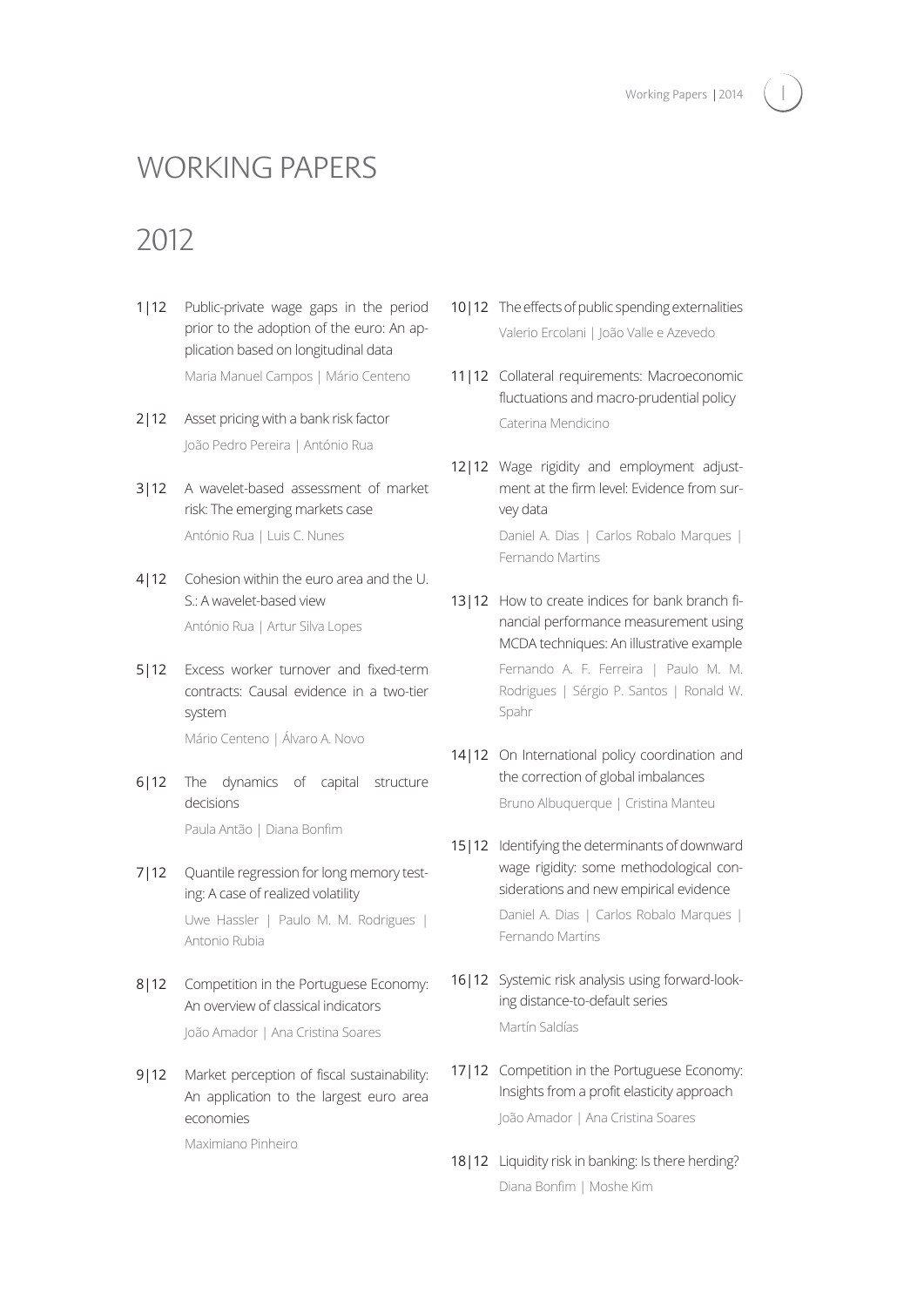

19|12 Bank size and lending specialization Diana Bonfim | Qinglei Dai

# 2013

- 01|13 Macroeconomic forecasting using lowfrequency filters João Valle | Azevedo, Ana Pereira
- 02|13 Everything you always wanted to know about sex discrimination Ana Rute Cardoso | Paulo Guimarães | Pedro Portugal
- 03 | 13 Is there a role for domestic demand pressure on export performance? Paulo Soares Esteves | António Rua
- 04|13 Ageing and fiscal sustainability in a small euro area economy Gabriela Castro | José R. Maria | Ricardo

Mourinho Félix | Cláudia Rodrigues Braz

- 05|13 Mind the gap! The relative wages of immigrants in the Portuguese labour market Sónia Cabral | Cláudia Duarte
- 06|13 Foreign direct investment and institutional reform: Evidence and an application to Portugal

Paulo Júlio | Ricardo Pinheiro-Alves | José Tavares

- 07|13 Monetary policy shocks: We got news! Sandra Gomes | Nikolay Iskrev | Caterina Mendicino
- 08|13 Competition in the Portuguese Economy: Estimated price-cost margins under imperfect labour markets

João Amador | Ana Cristina Soares

09|13 The sources of wage variation: a threeway high-dimensional fixed effects regression model

Sonia Torres | Pedro Portugal | John T. Addison | Paulo Guimarães

10|13 The output effects of (non-separable) government consumption at the zero lower bound

Valerio Ercolani | João Valle e Azevedo

11|13 Fiscal multipliers in a small euro area economy: How big can they get in crisis times? Gabriela Castro | Ricardo M. Felix | Paulo

Julio | Jose R. Maria

12|13 Survey evidence on price and wage rigidities in Portugal Fernando Martins

- 13|13 Characterizing economic growth paths based on new structural change tests Nuno Sobreira | Luis C. Nunes | Paulo M. M. Rodrigues
- 14|13 Catastrophic job destruction Anabela Carneiro | Pedro Portugal | José

Varejão

15|13 Output effects of a measure of tax shocks based on changes in legislation for Portugal

Manuel Coutinho Pereira | Lara Wemans

16|13 Inside PESSOA - A detailed description of the model

> Vanda Almeida | Gabriela Castro | Ricardo M. Félix | Paulo Júlio | José R. Maria

- 17|13 Macroprudential regulation and macroeconomic activity Sudipto Karmakar
- 18|13 Bank capital and lending: An analysis of commercial banks in the United States Sudipto Karmakar | Junghwan Mok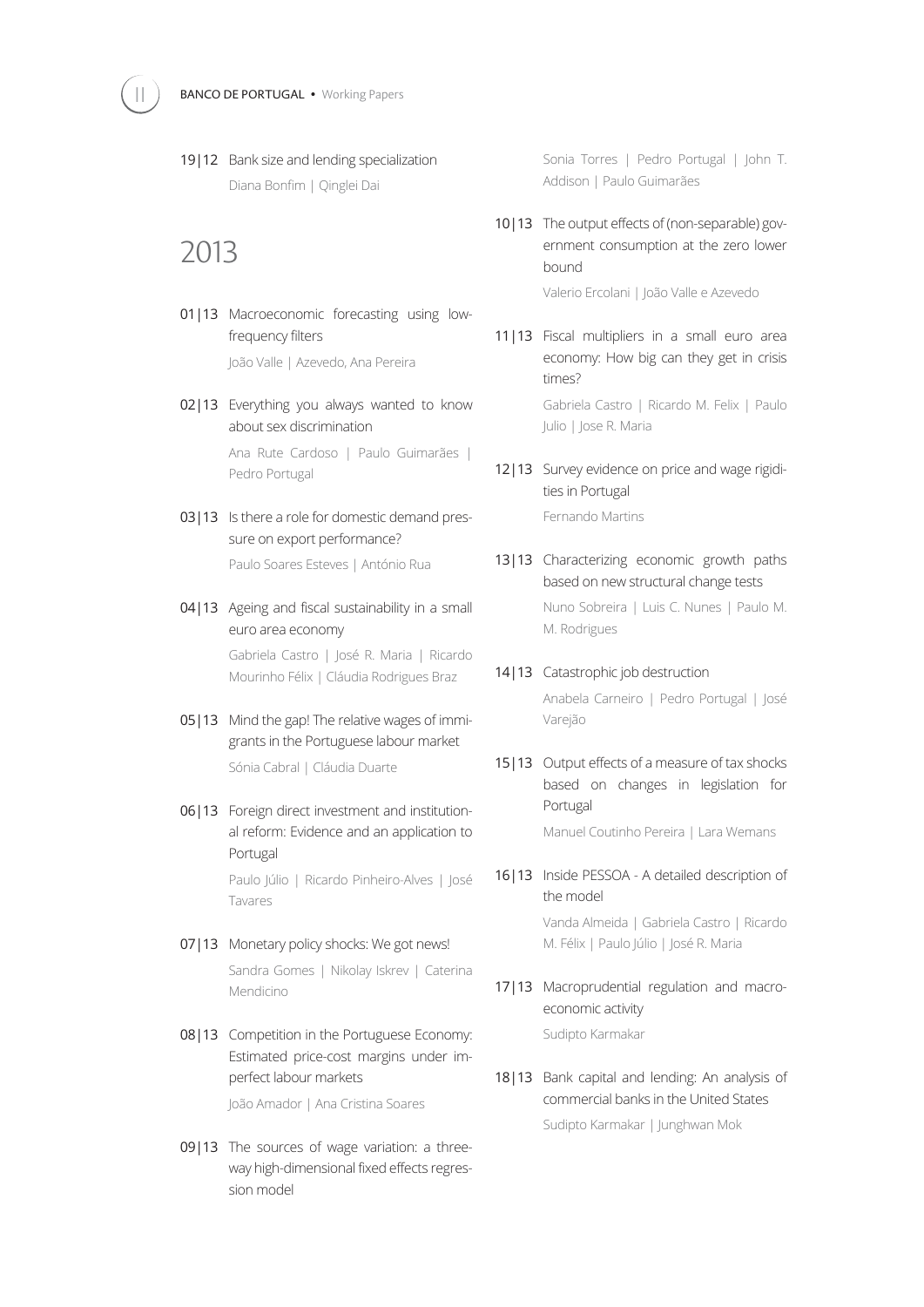III

# 2014

- 1|14 Autoregressive augmentation of MIDAS regressions Cláudia Duarte
- 2|14 The risk-taking channel of monetary policy – exploring all avenues Diana Bonfim | Carla Soares
- 3|14 Global value chains: Surveying drivers, measures and impacts João Amador | Sónia Cabral
- 4|14 Has US household deleveraging ended? a model-based estimate of equilibrium debt Bruno Albuquerque | Ursel Baumann | Georgi Krustev
- 5|14 The weather effect: Estimating the effect of voter turnout on electoral outcomes in Italy Alessandro Sforza
- 6|14 Persistence in the Banking Industry: Fractional integration and breaks in memory

 Uwe Hassler, Paulo M.M. Rodrigues, Antonio Rubia

- 7|14 Financial integration and the Great Leveraging Daniel Carvalho
- 8|14 Euro Area Structural Reforms in Times of a Global Crisis Sandra Gomes
- 9|14 Labour Demand Research: Towards a Better Match Between Better Theory and Better Data

 John T. Addison, Pedro Portugal, José Varejão

- 10|14 Capital inflows and euro area long-term interest rates Daniel Carvalho | Michael Fidora
- 11 | 14 Misallocation and productivity in the lead up to the Eurozone crisis Daniel A. Dias | Carlos Robalo Marquesz | Christine Richmond
- 12|14 Global value chains: a view from the euro area João Amador | Rita Cappariello | Robert Stehrer
- 13|14 A dynamic quantitative macroeconomic model of bank runs Elena Mattana | Ettore Panetti
- 14|14 Fiscal devaluation in the euro area: a model-based analysis

S. Gomes | P. Jacquinot | M. Pisani

15|14 Exports and domestic demand pressure: a dynamic panel data model for the euro area countries

> Elena Bobeica | Paulo Soares Esteves | António Rua | Karsten Staehr